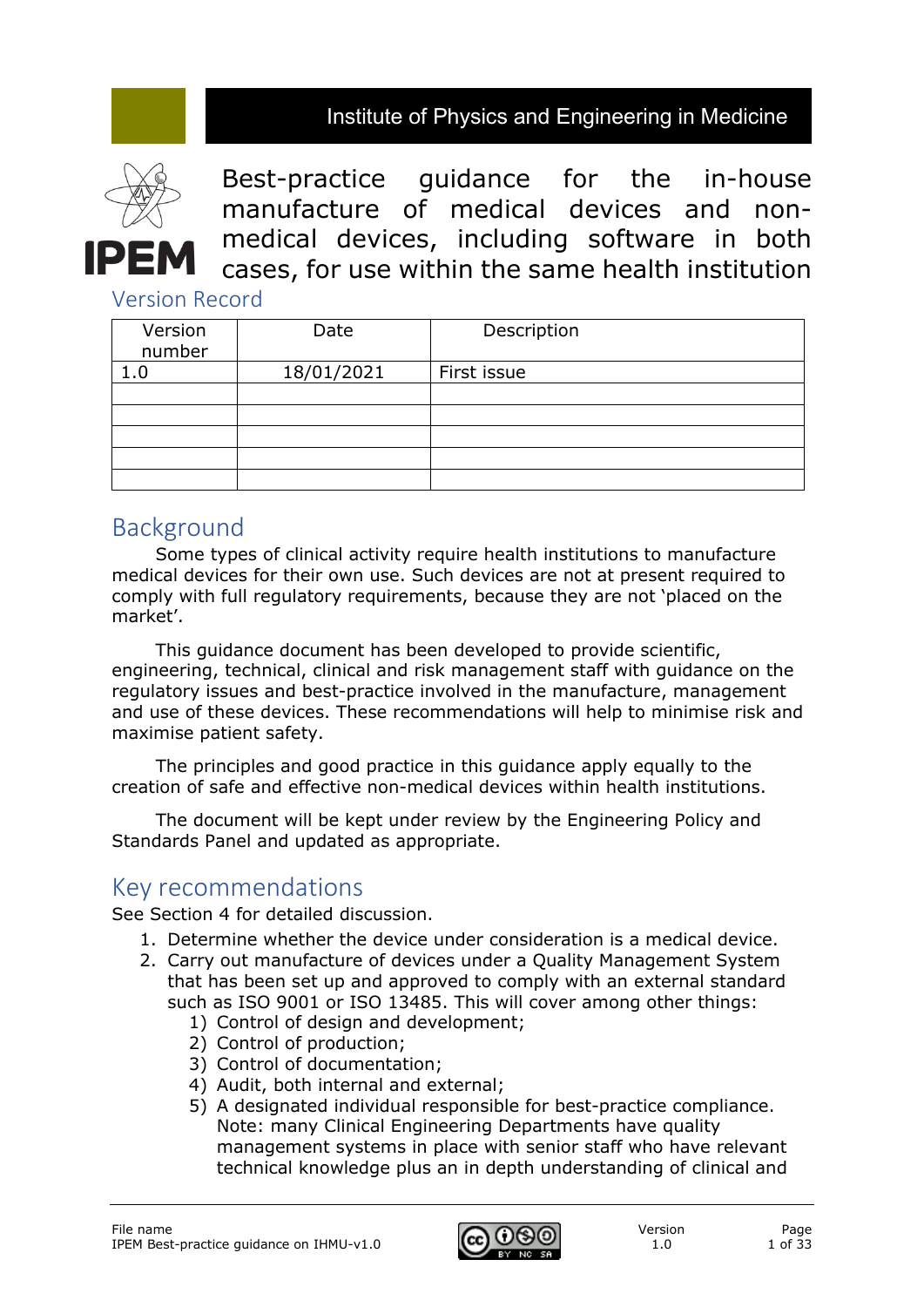regulatory implications. They are well placed to provide and support an individual to undertake this role (see 4.2.5).

- 3. In addition to establishing detailed specifications for device function and design, it is vital to determine the essential safety and performance requirements that the item must meet.
- 4. Undertake a formal risk assessment and risk management process as part of the quality management system.
- 5. Follow a systematic design and development process.
- 6. Establish and maintain detailed technical documentation.
- 7. Undertake appropriate clinical, technical, performance and safety evaluations.
- 8. Plan for ongoing support of the device.
- 9. Plan and undertake post deployment surveillance including appropriate clinical follow up.

## **Date first published:** 15/01/2021 **Current version:** as per Version Record above. **Review by date:** 1<sup>st</sup> December 2021

**Drafted by:** a Task & Finish group on behalf of the Engineering Policy and Standards Panel. See contributors in section 7 below.

**Peer reviewed by:** Dr George Dempsey, Professor Colin Gibson, Dr Keith Ison OBE, Mr Richard E. Stubbs, and Professor Paul White.

## **Approved by:**

| Professor Stephen O'Connor | <b>IPEM President</b>                      |
|----------------------------|--------------------------------------------|
| Dr Emma Bowers             | Director, Professional & Standards Council |
| Dr Warren Macdonald        | Vice President, Engineering                |
| Mr Matthew Dunn            | Vice President, Medical Physics            |

*Policy Statements and Guidance provide expert advice from the Institute of Physics and Engineering in Medicine (IPEM) on a range of technical and scientific issues. This Guidance was endorsed by the IPEM President and the Vice Presidents for Engineering and Medical Physics, supported by the Chair of the Professional and Standards Council on 7th January 2021. It is made available under a Creative Commons copyright licence. Health institutions are free to make use of this expert advice under their own responsibility*

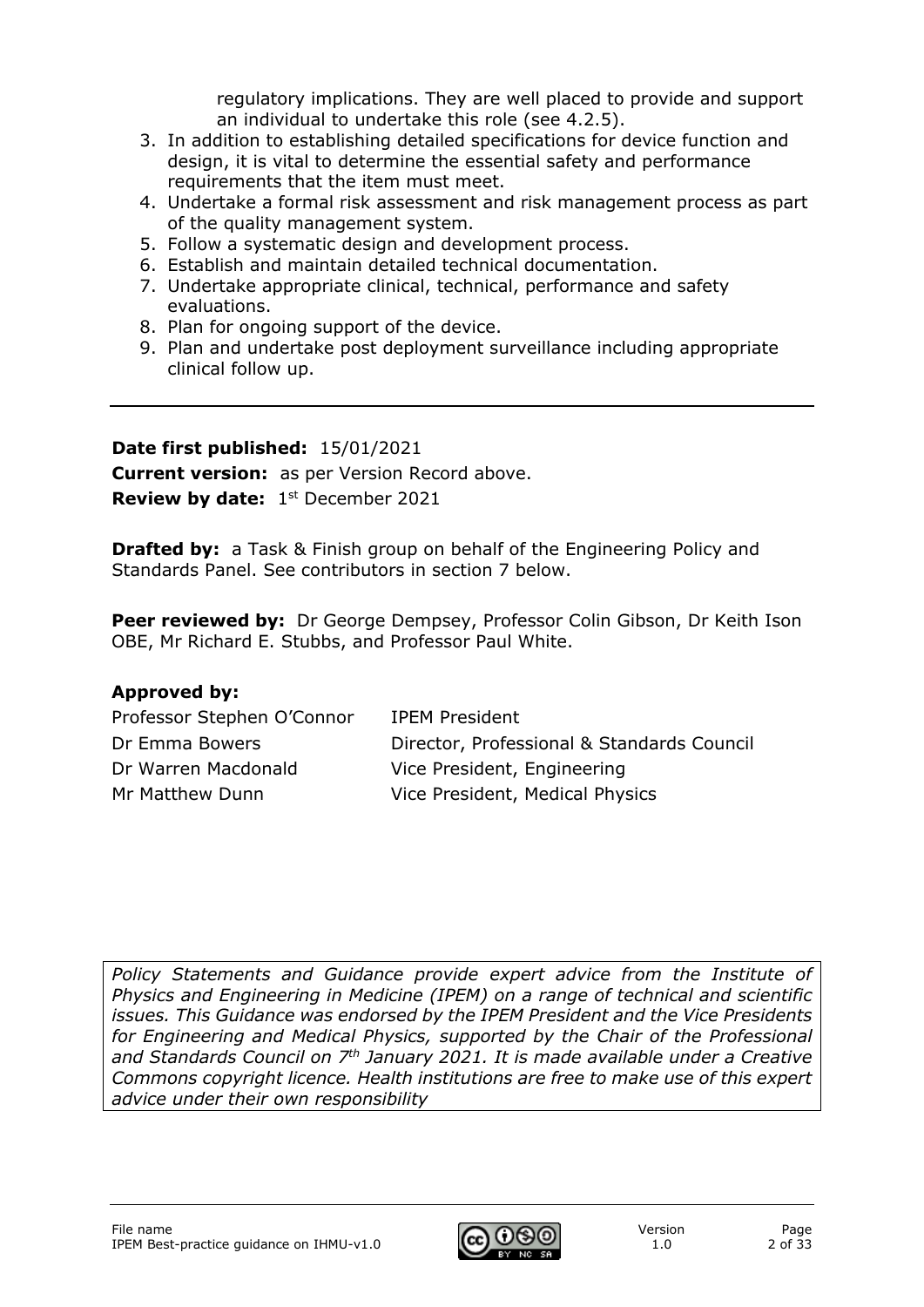Best-practice guidance for the in-house manufacture of medical devices and non-medical devices, including software in both cases, for use within the same health institution

## **Contents**

| $\mathbf{1}$   |                                                                                                                      |
|----------------|----------------------------------------------------------------------------------------------------------------------|
| 1.1            |                                                                                                                      |
| 1.2            |                                                                                                                      |
| 1.3            | In-house manufacture and use of medical devices within the same                                                      |
| 1.4            |                                                                                                                      |
| $\overline{2}$ |                                                                                                                      |
| 2.1            |                                                                                                                      |
| 2.2            |                                                                                                                      |
| 2.3            |                                                                                                                      |
| 3              |                                                                                                                      |
| 3.1            |                                                                                                                      |
| 4              | Key aspects of in-house manufacture and use (IHMU)                                                                   |
| 4.1            | Is the device that you are considering manufacturing a 'medical                                                      |
|                |                                                                                                                      |
|                |                                                                                                                      |
|                |                                                                                                                      |
| 4.2            | Have a Quality Management System (QMS) in place  12                                                                  |
| 4.2.1          |                                                                                                                      |
| 4.2.2          |                                                                                                                      |
|                |                                                                                                                      |
| 4.2.4          | The role of formal accreditation in health care systems 14                                                           |
|                | 4.2.5 Person responsible for best-practice compliance 15                                                             |
| 4.3            | Find out which are the 'essential safety and performance<br>requirements' relevant to the product being designed and |
|                |                                                                                                                      |
|                |                                                                                                                      |
|                |                                                                                                                      |
| 4.4            |                                                                                                                      |
| 4.4.1          |                                                                                                                      |
| 4.4.2          |                                                                                                                      |
| 4.4.3          |                                                                                                                      |
| 4.4.4          |                                                                                                                      |
| 4.4.5          |                                                                                                                      |
| 4.5            |                                                                                                                      |

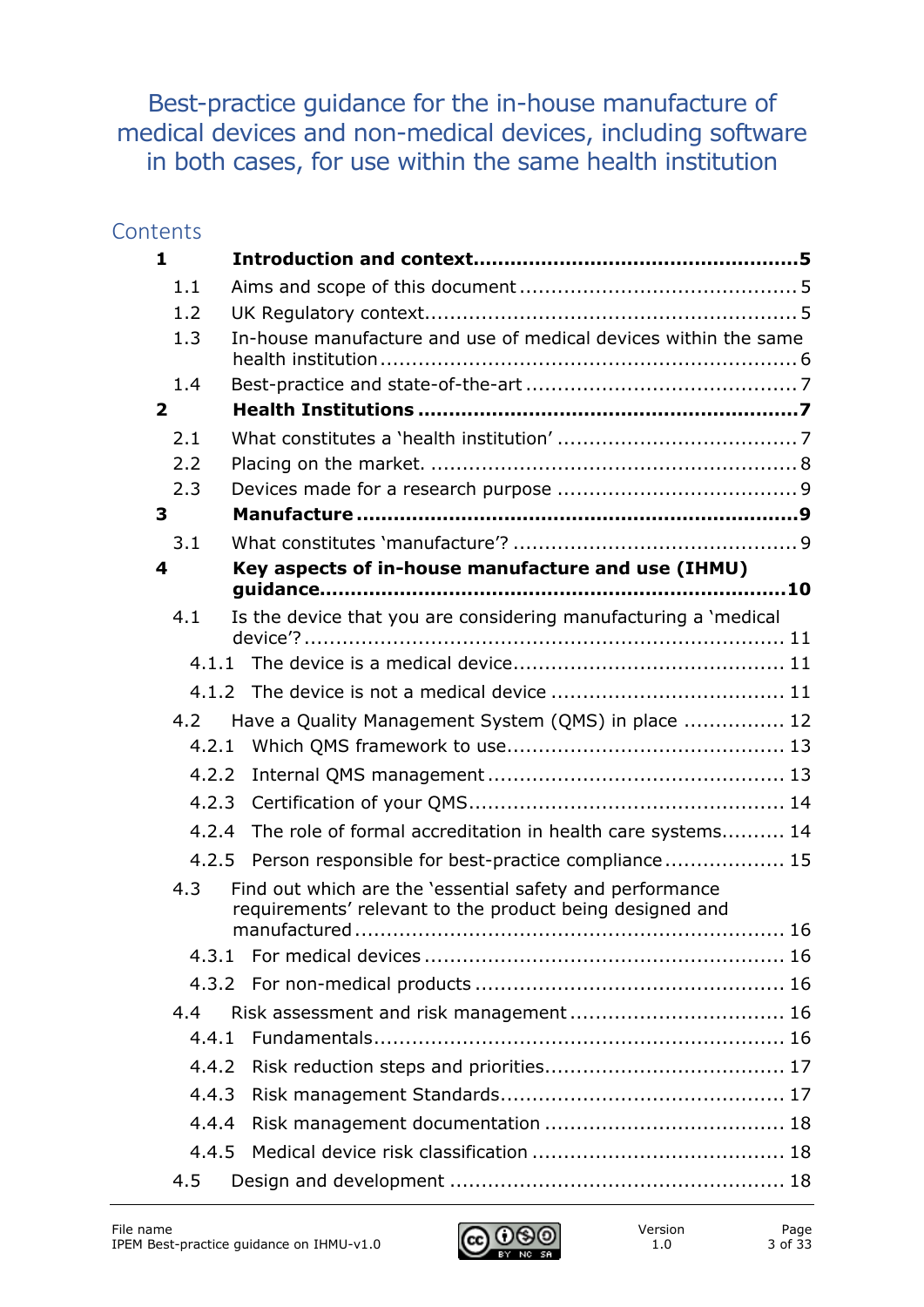| 4.5.1          |                                                                   |  |
|----------------|-------------------------------------------------------------------|--|
|                | 4.5.2 Essential safety and performance requirements 20            |  |
| 4.6            |                                                                   |  |
| 4.7            |                                                                   |  |
|                |                                                                   |  |
| 4.8            |                                                                   |  |
|                |                                                                   |  |
| 4.8.2          |                                                                   |  |
|                |                                                                   |  |
| 4.8.4          |                                                                   |  |
|                |                                                                   |  |
| 4.9            | Post deployment surveillance and clinical follow-up  22           |  |
| 5              |                                                                   |  |
| 6              |                                                                   |  |
| 7              |                                                                   |  |
| 8              |                                                                   |  |
|                |                                                                   |  |
|                | Annex A Medical Device and Health Software 24                     |  |
|                | As a placeholder for more detailed guidance to be developed, the  |  |
|                |                                                                   |  |
|                |                                                                   |  |
|                |                                                                   |  |
|                |                                                                   |  |
|                | Annex B UK Regulatory situation as at January 202127              |  |
|                |                                                                   |  |
|                |                                                                   |  |
|                | Annex D Definitions of 'medical device', 'accessory for a medical |  |
|                |                                                                   |  |
|                | From the UK MDR 2002 Regulation $2.-(1)$ as amended in 2008 30    |  |
|                |                                                                   |  |
|                |                                                                   |  |
|                |                                                                   |  |
| <b>Annex E</b> | Notes on the Engineering Design Process32                         |  |
|                |                                                                   |  |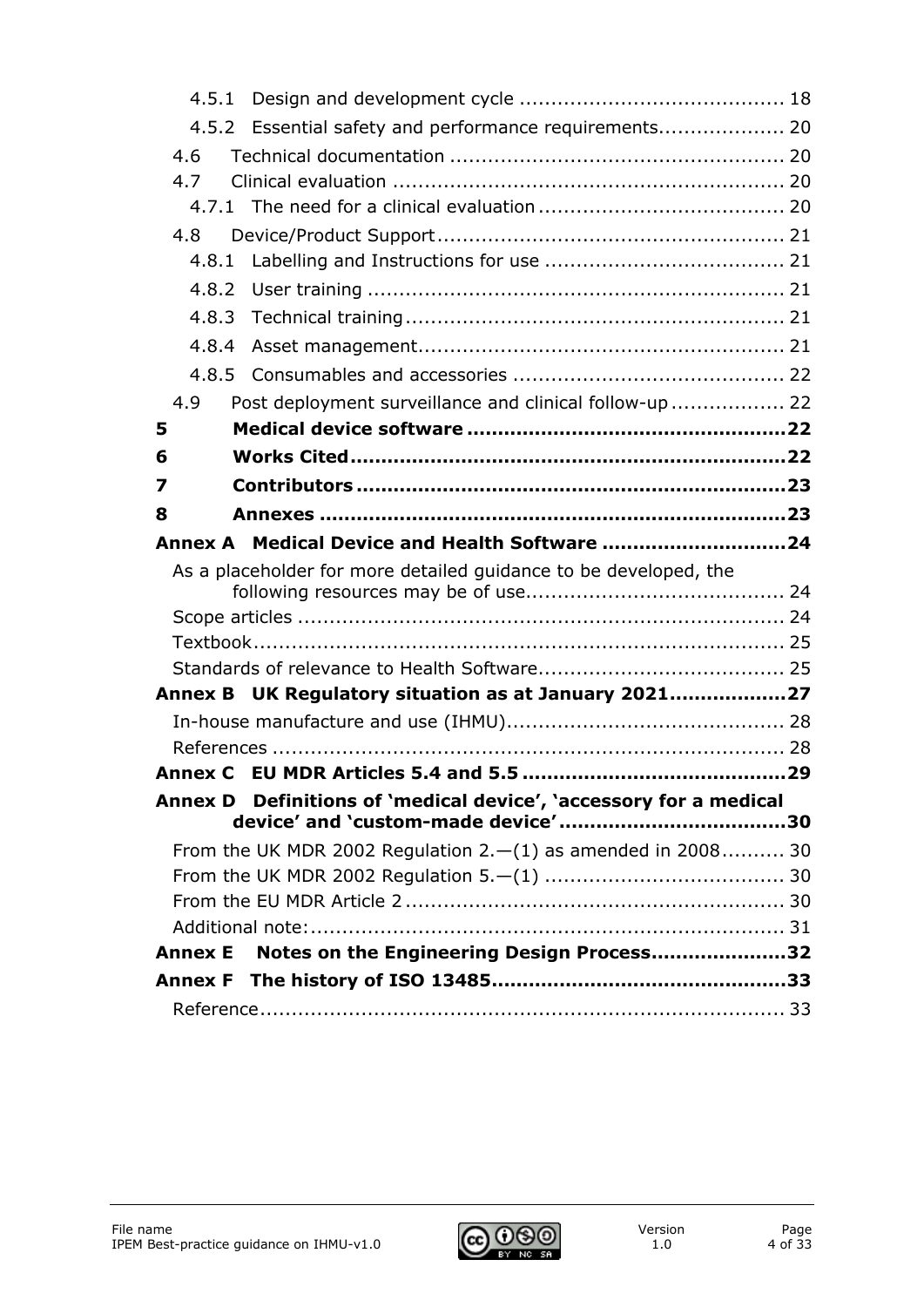## <span id="page-4-0"></span>1 Introduction and context

#### <span id="page-4-1"></span>1.1 Aims and scope of this document

The aim of this document is to provide best-practice guidelines for the manufacture of products of any type that are not medicinal products (for which other regulations apply) and are intended to be put into use within health institutions or other relevant organisations.

Fundamentally, it will be about medical devices, a key aspect of which is that the manufacturer intends them to be used for a medical purpose. The full definitions are given in Annex D. However, the principles set out in this document can and should<sup>[1](#page-4-3)</sup> be applied to the manufacture of non-medical devices. Other UK regulations may then apply, and this is dealt with in section 4.1.2.

Most of the general guidance we present below is also applicable to software. However, there are specific issues that relate only to software and this is covered in section 5. Annex A covers issues relevant to medical device and health software and contains a list of further references. This Annex is under further consideration and development, and more detail will be added to future issues of this guidance.

Our aim is to provide guidelines based on best engineering practice that are, in the first instance, largely independent of regulatory requirements for the reasons outlined below. It is our intention to update the document from time to time as the UK regulatory situation becomes clearer.

We hope that this guidance may also encourage healthcare organisations to consider how best to align their approaches to the oversight of in-house medical device manufacturing and use throughout their organisation and assist their understanding and application of relevant legislation.

This document is primarily aimed at engineers, scientists, technical staff and clinicians engaged in activities requiring in-house device development, manufacture and use. It will also be of interest to risk managers and others concerned with clinical and organisational governance and patient safety.

The guidance is written in the context of the situation existing in the UK, but the principles are, in our opinion, universal so could be applicable in other jurisdictions.<sup>[2](#page-4-4)</sup>

#### <span id="page-4-2"></span>1.2 UK Regulatory context

With final exit of the UK from the EU which took place on 31<sup>st</sup> December 2020 and the postponement of the date of full application of the new *EU Medical Devices Regulation* (EU MDR) (European Parliament and Council, 2017), the EU MDR will not become retained EU law throughout the UK.

The regulations in force up to the end of 2020 regarding the manufacture of medical devices to be placed on the market (based on the *EU Medical Devices Directive* [\(EU MDD\)](http://eur-lex.europa.eu/LexUriServ/LexUriServ.do?uri=CONSLEG:1993L0042:20071011:en:PDF) are in the *UK Medical Devices Regulations 2002 — SI 2002 No 618* (The Medical Devices Regulations, 2002), as amended from time to time since. These have been amended again by the *[Medical Devices \(Amendment](https://www.legislation.gov.uk/ukdsi/2020/9780348213805/contents)  [etc.\) \(EU Exit\) Regulations 2020](https://www.legislation.gov.uk/ukdsi/2020/9780348213805/contents)* which came into force on 1st January 2021.



<sup>1</sup> We use the word *should* throughout in the sense of *strongly advise*.

<span id="page-4-4"></span><span id="page-4-3"></span> $2$  In various places we make reference to formal Standards. For simplicity we refer to them by their international prefix, either ISO or IEC. However the UK British Standards versions, available through BSI, will have the prefix BS EN …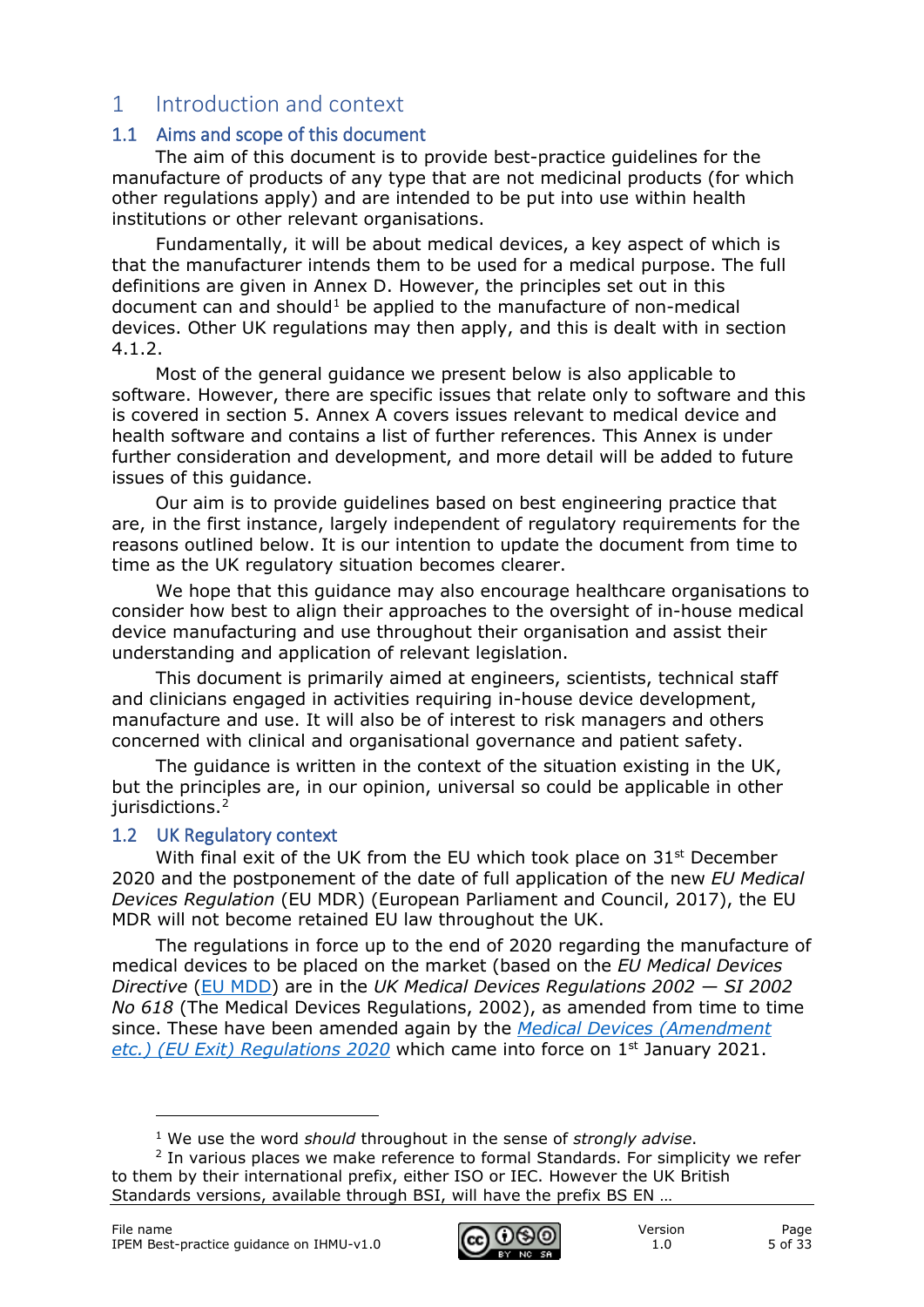This amendment to the 2002 regulations is complex and no consolidated text is made available. It makes different provisions for Northern Ireland and for England, Wales and Scotland (GB). For GB, it does not alter the existing regulations in respect of there being [no explicit regulatory requirements for](https://www.gov.uk/government/publications/in-house-manufacture-of-medical-devices/in-house-manufacture-of-medical-devices)  medical [devices that are not placed on the market.](https://www.gov.uk/government/publications/in-house-manufacture-of-medical-devices/in-house-manufacture-of-medical-devices) For Northern Ireland , under the terms of the [Northern Ireland Protocol,](https://assets.publishing.service.gov.uk/government/uploads/system/uploads/attachment_data/file/840230/Revised_Protocol_to_the_Withdrawal_Agreement.pdf) the EU MDR, and therefore Articles 5.4 and 5.5 (the so called health institution exemption) will be applicable, in line with the EU's implementation timeline. We have set out these Articles in Annex C below.

We will refer to the updated UK regulations, applicable from the beginning of 2021, as the UK MDR 2002+. Whilst the immediate development of UK regulations regarding medical devices from the start of 2021 is now set out, albeit in a very complicated format, it is highly probable that a new set of medical device regulations will be developed over the next two years. How these will affect medical devices manufactured and used only within the same health institution is not certain at present. Hence the need for best-practice guidelines at this time.

We have expanded in Annex B on the UK regulatory context as it exists from the beginning of 2021 and will keep that Annex up to date as legislation develops.

#### <span id="page-5-0"></span>1.3 In-house manufacture and use of medical devices within the same health institution

One reason for the need for this guidance is that many health institutions have departments that manufacture medical devices but only use them within the same organisation.

Examples in outline from different clinical services would be:

#### Example 1: A medical device to monitor patient position during Intracranial Pressure (ICP) Monitoring

Body position is known to affect intracranial pressure readings and the only way to record this information was by relying on nursing staff to input the patient's position manually whenever they could throughout the 48 hr recording period. A system was developed to automatically integrate patient position and movement data into the ICP recording, allowing easy identification of ICP pressure events that were related to the patient's movement or posture. The system comprises a three-axis accelerometer that is attached to the patient's clothing via two press stud gel electrodes, and an electronic interface box.

#### Example 2: Glomerular Filtration Rate (GFR) calculation spreadsheet commonly used in Nuclear Medicine

A GFR audit organised by IPEM in 2013 (55 UK centres responded) estimated that about 15,000 GFR tests are performed each year in the UK and revealed that 78% of centres use a spreadsheet and 81% of centres developed their own software in-house for the purpose of calculating patients' GFR.

#### Example 3: Custom-made seating for wheelchair users

For the definition of a 'custom-made' medical device, see Annex D.

Some clients of posture and mobility services require custom-made seat devices to be fitted to their wheelchair. The requirement is to enable the patient to be seated appropriately and at the same time not to compromise the stability or safety of the wheelchair. Such seats are custom-made medical devices.

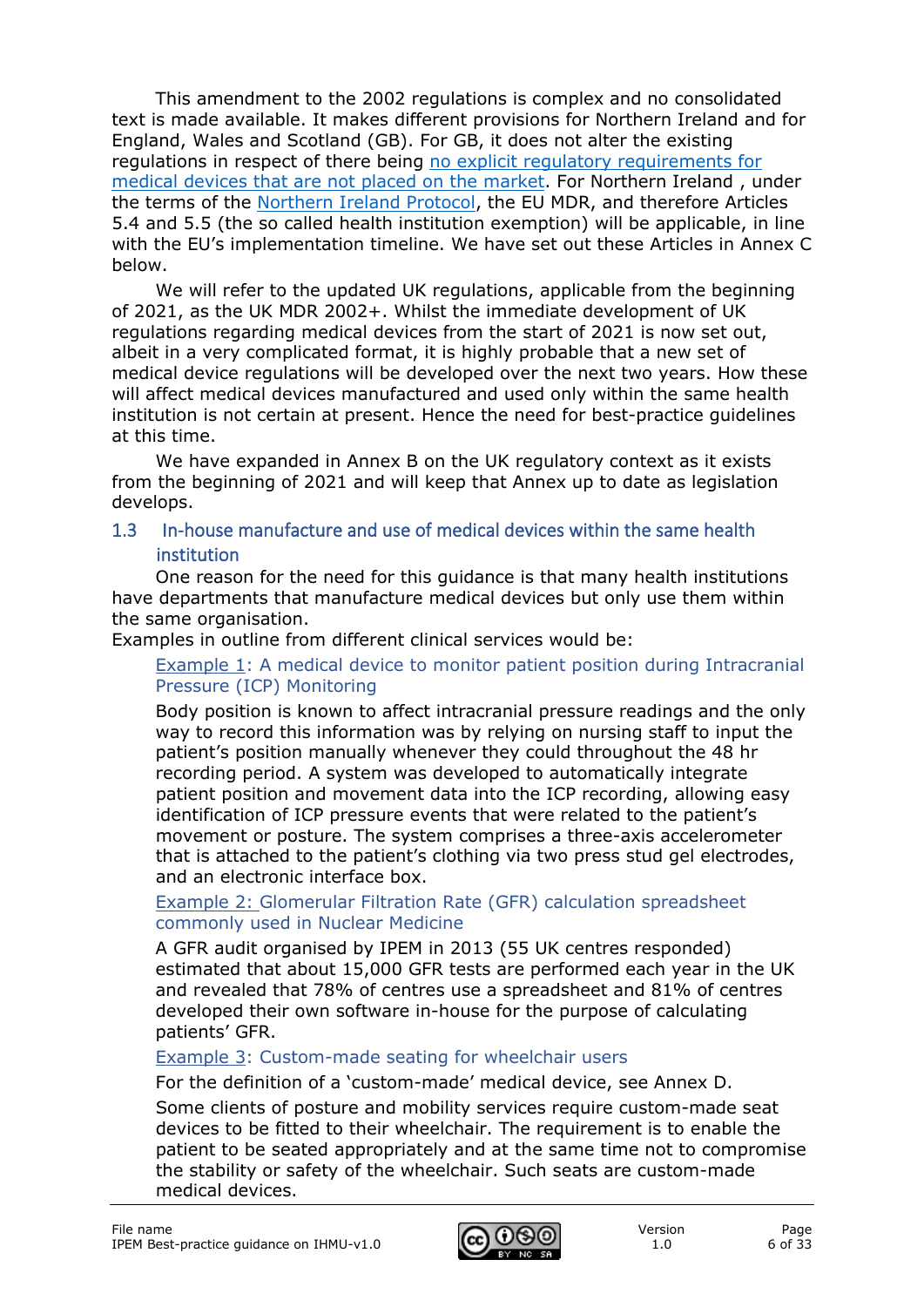### Example 4: Septal Button (a custom-made medical device)

A Maxillo Facial department in a regional burns and plastic surgery hospital manufacture custom-made silicone buttons used to obturate a nasal perforation. These are used to close a perforation (hole) in the nasal septum; a condition referred to as a nasal septal perforation (NSP). Perforations can vary in size from a few millimetres to centimetres in diameter. The button friction fits the defect and has thin flanges to retain the button and allow insertion by the clinician / patient.

Example 5: Orthotic medical devices issued to patients by podiatrists

Podiatrists sometimes supply orthotics such as custom-made insoles, padding and arch supports to relieve arch or [heel pain.](https://www.nhs.uk/conditions/heel-pain/) The orthotic is put into the patient's shoe to realign the foot or take pressure off vulnerable areas of the foot.

We refer to this and similar clinical activity as 'in-house manufacture and use' (IHMU). Such activity is clearly not 'placing the device on the market', to use a concept from both the UK MDR 2002+ (based on the EU MDD) and the EU MDR. Thus neither regulations apply.

The legal issue is whether IHMU is 'putting into service', another defined term in both sets of regulations. The EU MDD and the UK MDR 2002+ for GB are both silent on this situation and the interpretation of 'putting into service' in the UK was and remains that this Directive did not cover such activity [\(https://www.gov.uk/government/publications/in-house-manufacture-of](https://www.gov.uk/government/publications/in-house-manufacture-of-medical-devices/in-house-manufacture-of-medical-devices)[medical-devices/in-house-manufacture-of-medical-devices\)](https://www.gov.uk/government/publications/in-house-manufacture-of-medical-devices/in-house-manufacture-of-medical-devices).

The EU MDR clarified this and introduced explicit requirements for IHMU (as set out in Annex C below) which if followed, exempted such devices from full conformity assessment. However, as explained in section 1.2 above, the EU MDR will not be applicable in GB but will still apply in Northern Ireland as part of the Northern Ireland Protocol to the UK-EU exit agreement.

This guidance will provide some examples as to what activity clearly is 'inhouse manufacture and use' and some of the less clear situations and will expand on best-practice details.

#### <span id="page-6-0"></span>1.4 Best-practice and state-of-the-art

The aim of this document is, as far as possible, to provide guidance which conforms to best-practice as understood in the UK and which follows relevant standards and regulations

Now that it is clear that EU MDR rules can be applied for placing on the market in UK till June 2023 (see Annex B below) they still have applicability. The UK had significant influence on the content and wording of these and they represent 'state-of-the-art'. We have therefore not ignored EU MDR definitions where they can be appropriately applied.

The best we can do is provide well thought out best-practice guidance for the situation we know about now, and keep that up to date as the UK regulatory regime becomes clear.

## <span id="page-6-1"></span>2 Health Institutions

#### <span id="page-6-2"></span>2.1 What constitutes a 'health institution'

The words 'health institution' appear twice in the UK MDR 2002 in Part IV dealing with in-vitro diagnostic devices (IVDs); see Regulation 33.(1)(a) and 33.(2)(a). The term is not listed as a defined term, but the context indicates that the applicability of this section, which gives an exemption from the UK

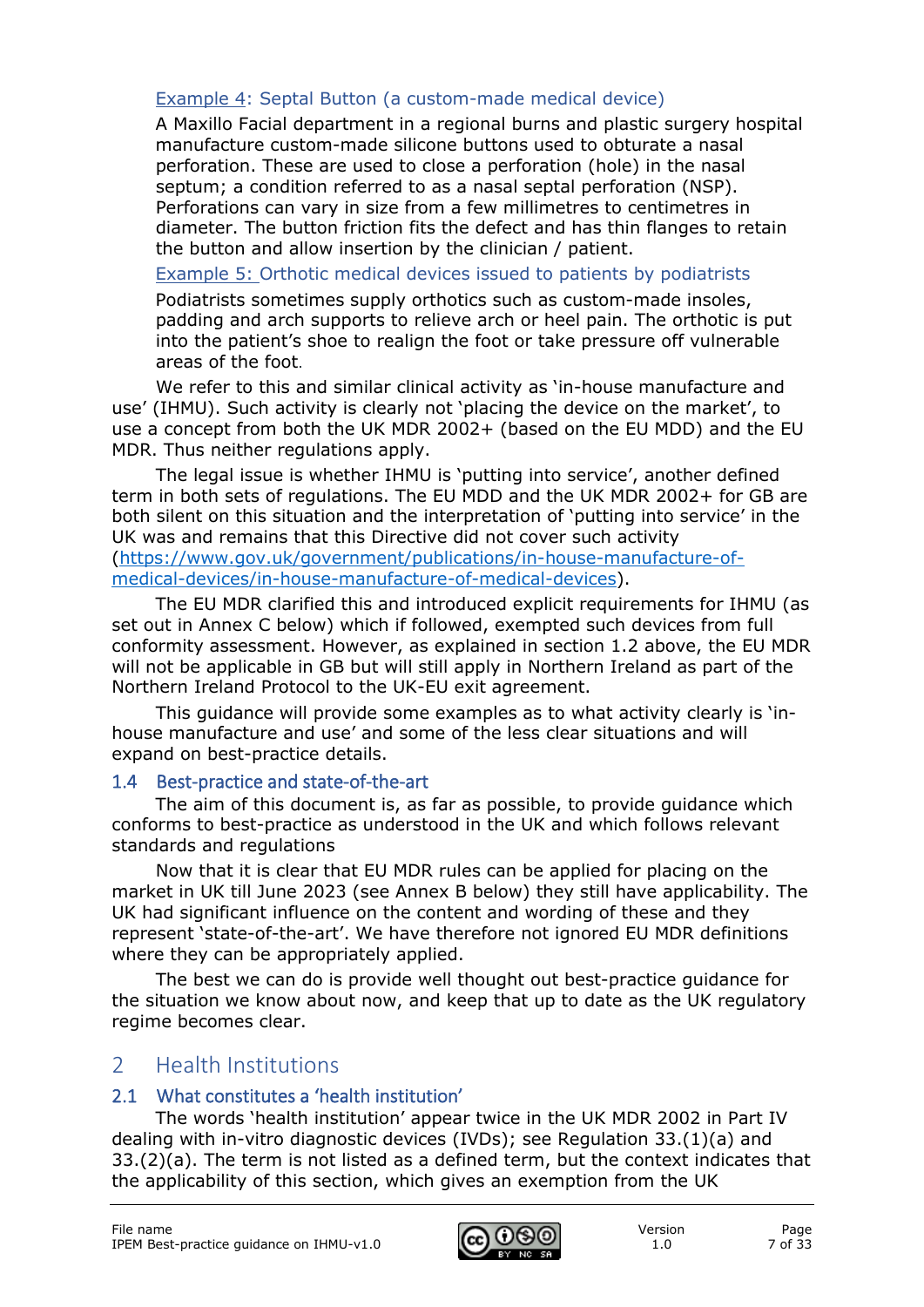regulations for in-house IVDs, depends on there having been no transfer to another legal entity. There is no similar explicit exemption in Part II which deals with general medical devices.

In the EU MDR, a health institution is defined in Article 2(36) as *… an organisation the primary purpose of which is the care or treatment of patients or the promotion of public health*. The MHRA issued draft guidance on the health institution exemption for public consultation but never finalised it (MHRA, 2018). On 1<sup>st</sup> January 2021 they issued [an updated version for Northern Ireland](https://www.gov.uk/government/publications/mhra-guidance-on-the-health-institution-exemption-hie-ivdr-and-mdr-northern-ireland?utm_source=d589d63d-c714-44d5-8989-9e9812037a5b&utm_medium=email&utm_campaign=govuk-notifications&utm_content=daily) which states … *This includes hospitals, laboratories, local authorities and public health institutes supporting the health care system and/or addressing patient needs, but who may not treat or care for patients directly e.g. laboratories, local authorities and public health institutes.*

The key characteristic of a health institution is that it is a legal entity. It may be physically located in many places, all under common governance.

Many organisations are clearly health institutions:

- NHS Trusts or Health Boards.
- Private hospitals.

Some are less clear:

- Charitable trusts with a healthcare purpose.
- Non-NHS wheelchair services.
- University laboratories providing a clinical service along side research work, for example clinical gait analysis.

Where there is any doubt authoritative legal advice should be sought.

#### <span id="page-7-0"></span>2.2 Placing on the market.

Again, there are situations were neither set of regulations is clear.

The key factor seems to be whether the responsibility and control of a medical device manufactured in a heath institution (a legal entity) passes out of the control and responsibility of that health institution.

For example, on that basis, if a Clinical Engineering workshop in a hospital in Trust P works with Surgeon A (employed by Trust P) and makes a surgical instrument for their use in a different hospital also in Trust P, there is no 'placing on the market'.

However, suppose Surgeon A is asked to go and perform an operation in a hospital in Trust R and, with the approval of Trust P, takes this surgical instrument with them and returns it, would that be placing on the market? Perhaps not legally, but there are significant governance issues. Furthermore, if something went wrong, the patient would sue Trust R so arguably the control and responsibility have passed from Trust P to Trust R. Legal advice would be required and governance in some Trusts would not allow this scenario.

To continue this narrative, surgical colleagues in Trust R are so impressed with the instrument that they ask for one to be made for them. To do so would be placing on the market and the HIE would not be applicable.

Suppose that the Clinical Engineering department in Trust P agree to pass on to Trust R all the design and manufacturing documentation for them to make one themselves under their own full responsibility and liability, taking account of their own environment and circumstances and following best-practice. That would probably not fall within the regulations because there is no transfer of a medical device but there would need to be an agreement between the Trusts and Trust P would need to ensure they were not carrying any ongoing liability.

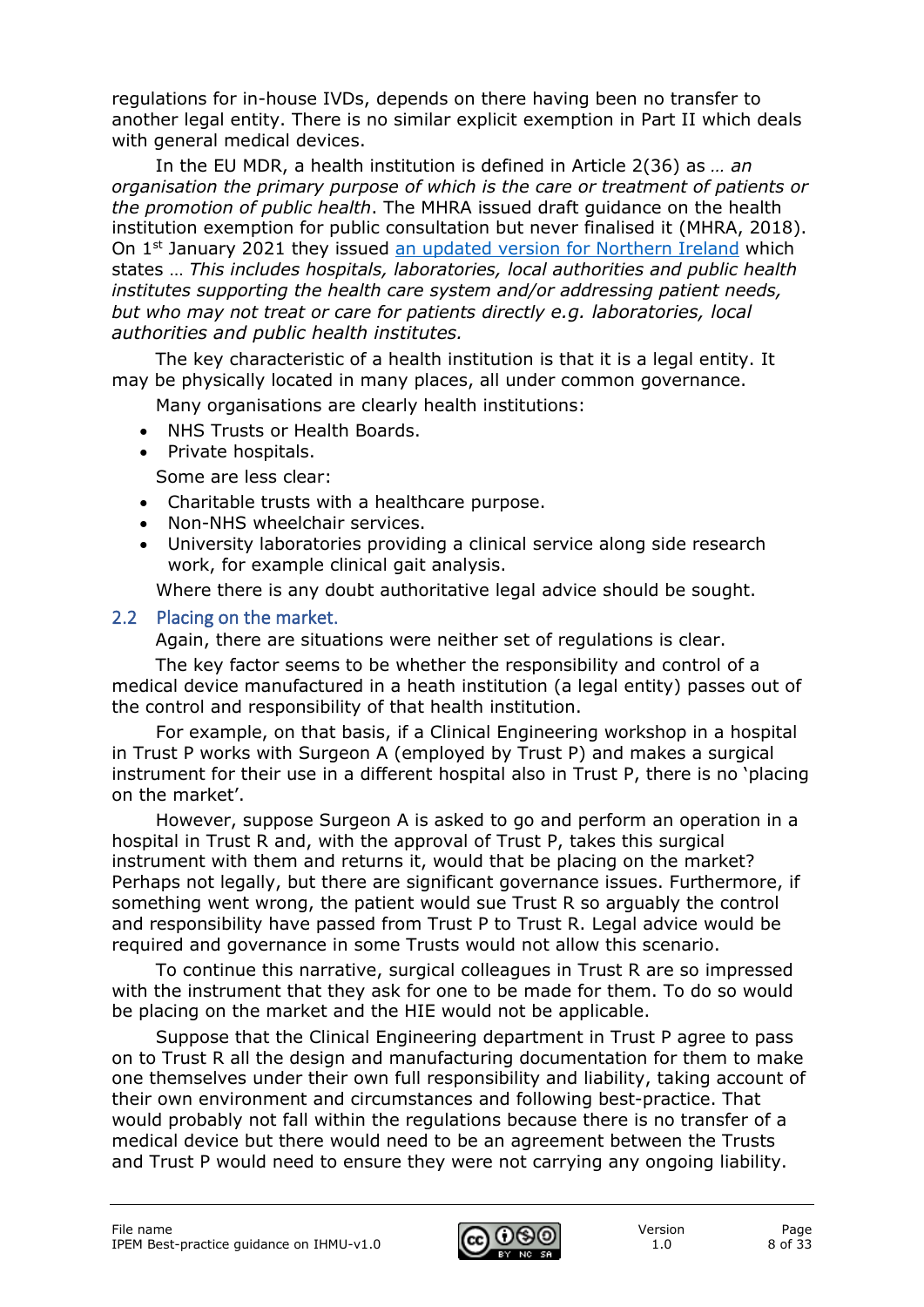A different unclear situation that would need careful consideration would be when staff from two different Trusts, or from a Trust and a university agree to work collaboratively on the development of a medical device for which they do not foresee commercial exploitation. For the health institution exemption to apply, a health institution would have to be leading and taking the responsibility.

If commercial exploitation is foreseen, then different parts of the UK MDR 2002+ or the EU MDR come into play.

#### <span id="page-8-0"></span>2.3 Devices made for a research purpose

A clear part of the definition of a medical device is that its manufacturer must intend it to have a specific medical purpose. Thus, a device made in-house for or in support of a research study that is not itself the subject of the study is not a medical device, provided it is not intended to influence the clinical management of the patients involved in the research study. If it is being used with patients or volunteers, all the usual research ethics requirements including approval of the non-medical device must be complied with. Following this bestpractice guide will ensure safety and assist in getting the necessary approvals.

It is important to note that should a subsequent decision be made to use the research device in routine clinical practice, then at that point it has been given a medical purpose and therefore becomes a medical device. These guidelines should be applied, and local governance mechanisms should include consideration of this scenario. Research device should not be allowed to simply drift into routine clinical use.

Also, as stated above if at some point in the research project, commercial exploitation of the device is foreseen then other parts of Regulations become applicable. Clinical evaluation and clinical investigation need to be controlled appropriately (see 4.7.1) in conjunction with ethical approval and MHRA consent.

A particular difficulty that requires careful thought is the status of devices at the 'proof of concept' stage of development, whether or not commercial development is contemplated. Even at this early stage technical documentation should have started.

## <span id="page-8-1"></span>3 Manufacture

#### <span id="page-8-2"></span>3.1 What constitutes 'manufacture'?

Manufacture in this context is broader than taking raw materials, components or sub-assemblies and bringing them together to make an identifiable 'thing'. Manufacture encompasses medical device design, development and production. In addition to the creation of novel devices it can include modifying a device, repurposing a device, bringing together a number of devices to form a system. Additionally, software that is either embedded in a medical device or that in itself meets the definition of a medical device must be included in 'manufacture'. Furthermore, software used to control or influence a medical device i.e. from another platform, is an 'accessory for a medical device'. Note: an accessory for a medical device (as defined, see Annex D below) is to be treated as a medical device.

For the purpose of this best-practice guide it is sensible to adapt the wording from MHRA guidance issued for Northern Ireland.

Where any of the actions below are not explicit in a commercial medical device manufacturer's intended purpose or instructions for use (IFU), manufacturing a medical device by a health institution could include:

- the putting together of a device from raw materials or component parts,
- the complete rebuilding of an existing device and giving it a new identity,

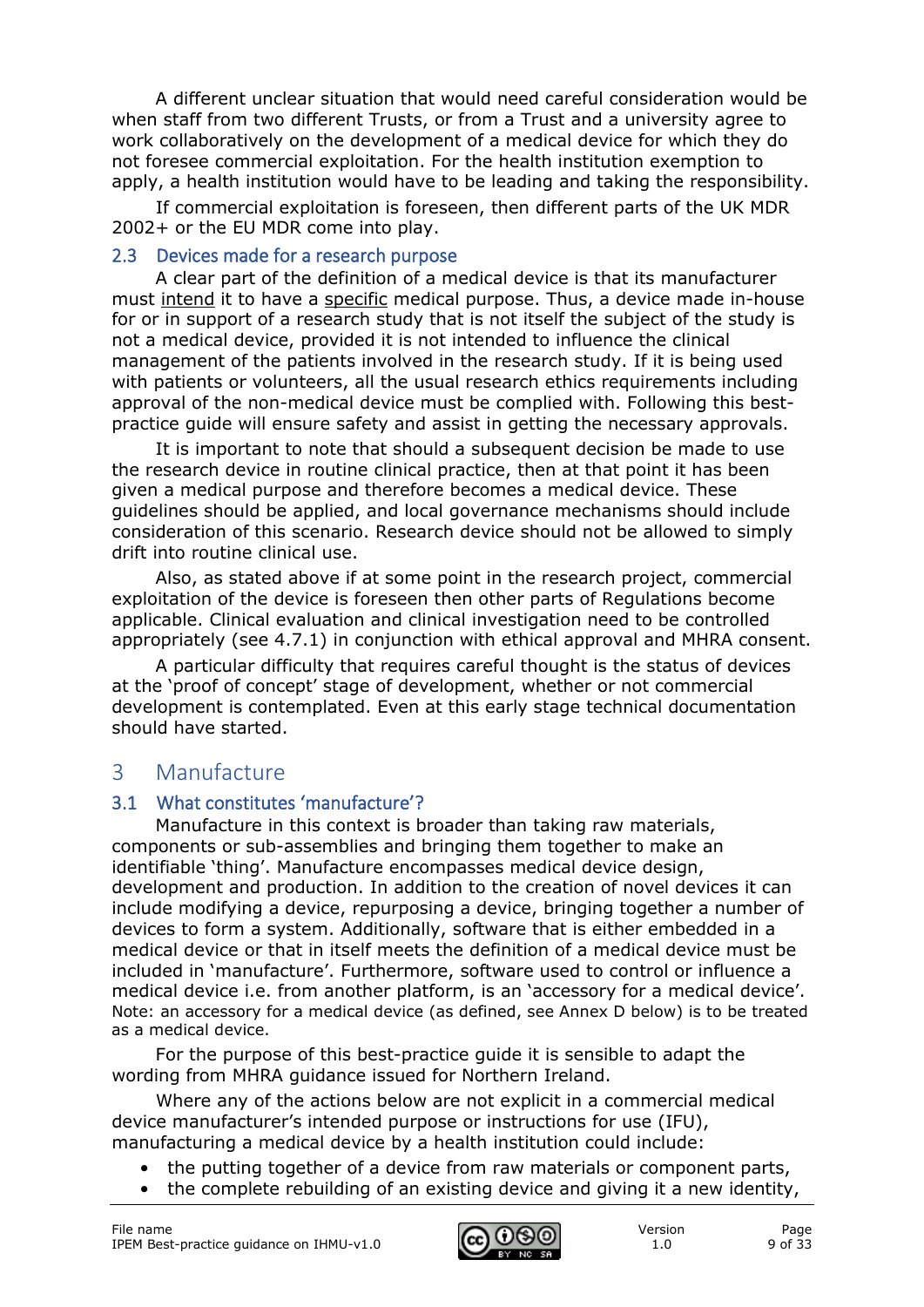- making a new device from used devices,
- fully refurbishing a device<sup>3</sup>,
- development of software (which might include scripts, compiled code, web pages, spread sheets or apps etc.) that meet the definition of a medical device,
- assigning a medical purpose to a product that is not CE marked as a medical device even if the product is CE marked under a different Directive/Regulation, e.g. the Low Voltage Directive 2014/35/EU. MHRA have provided guidance on [off-label use.](https://www.gov.uk/government/publications/medical-devices-off-label-use/off-label-use-of-a-medical-device)
- putting together combinations of medical devices and other equipment,
- deviations from the instructions for use (including maintenance instructions) that significantly alter the safety, performance or function of the device, or
- using an existing medical device for a different purpose from that intended by the original manufacturer. This would also be off label use.

In the context of rehabilitation engineering, the Rehabilitation Engineering Services Management Group (RESMaG) have put together a useful document that sets out various scenarios and gives advice to achieve compliance to the EU MDR. [https://resmag.org.uk/hie/.](https://resmag.org.uk/hie/) It addresses specifically Article 5.5 in the EU MDR, now no longer relevant in full in GB, but the decisions whether a device or activity constitutes in-house manufacturing and use and how to satisfy each EU MDR requirement are helpful.

# <span id="page-9-0"></span>4 Key aspects of in-house manufacture and use (IHMU) guidance

In developing this guidance, we have drawn up and expanded on nine key aspects that should be considered once you have made a clear and informed decision that your proposed activity is not 'placing on the market'.

These are dealt with in detail in the rest of this section but can be summarised as follows.

- 1. Determine whether the device under consideration is a medical device.
- 2. Carry out manufacture of devices under a Quality Management System that has been set up and approved to comply with an external standard such as ISO 9001 or ISO 13485. This will cover among other things:
	- 1) Control of design and development;
	- 2) Control of production;
	- 3) Control of documentation;
	- 4) Audit, both internal and external;
	- 5) A designated individual responsible for best-practice compliance. Note: many Clinical Engineering Departments have quality management systems in place with senior staff who have relevant technical knowledge plus an in depth understanding of clinical and regulatory implications. They are well placed to provide and support an individual to undertake this role (see 4.2.5).
- 3. In addition to establishing detailed specifications for device function and design, it is vital to determine the essential safety and performance requirements that the item must meet.
- 4. Undertake a formal risk assessment and risk management process as part of the quality management system.
- 5. Follow a systematic design and development process.
- 6. Establish and maintain detailed technical documentation.

<span id="page-9-1"></span><sup>3</sup> NOTE: this is a defined term in the EU MDR

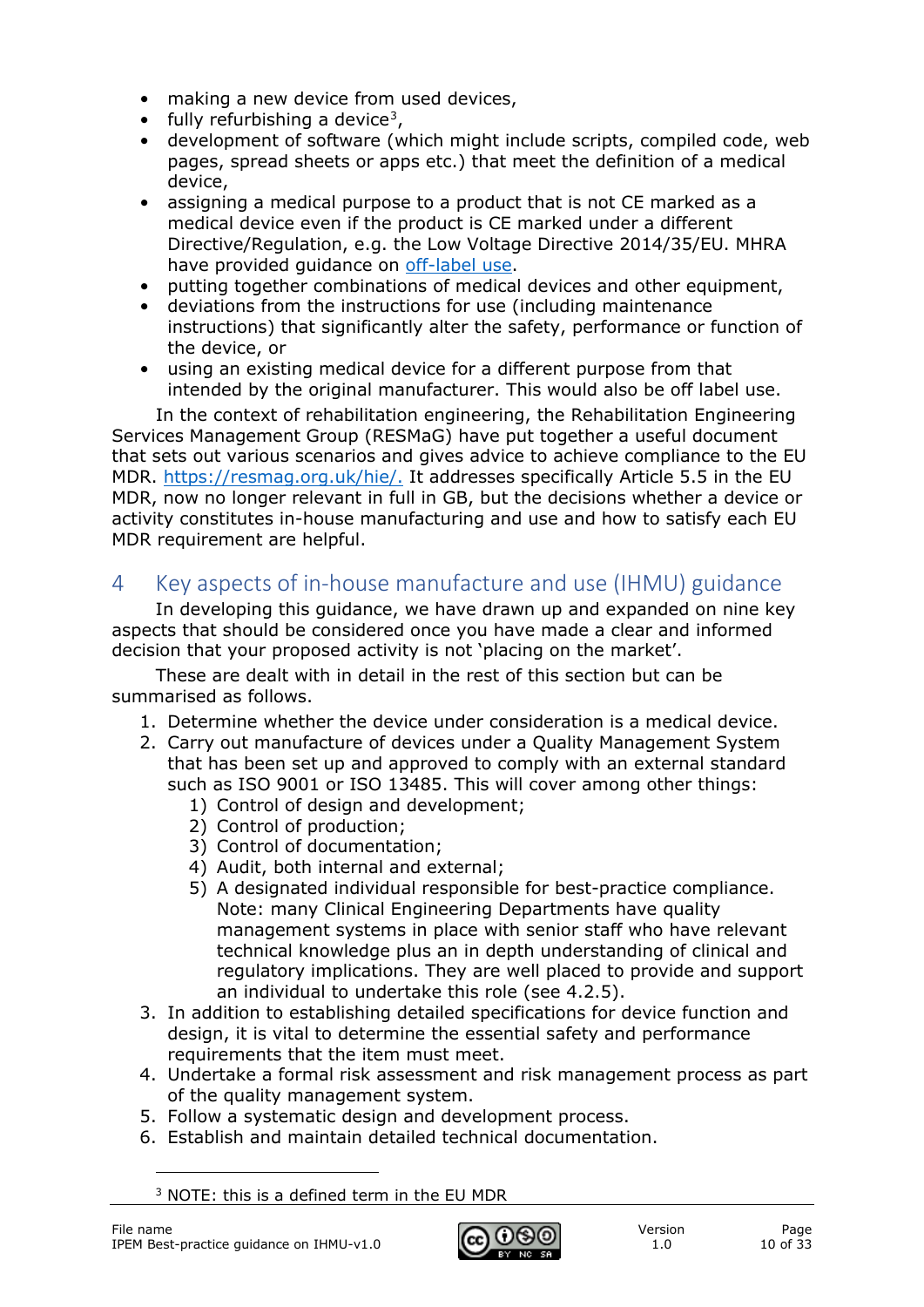- 7. Undertake appropriate clinical, technical, performance and safety evaluations.
- 8. Plan for ongoing support of the device.
- 9. Plan and undertake post deployment surveillance including appropriate clinical follow up.

## <span id="page-10-0"></span>4.1 Is the device that you are considering manufacturing a 'medical device'?

We have given both the current UK MDR 2002+ definition (based on the MDD but with improved English) and the EU MDR definition in Annex D. The words need to be read carefully and thoughtfully. Two key phrases in the preamble of the EU MDR are, '*intended by the manufacturer …*' and *'… for one or more of the specific medical purposes:*'

At the beginning of your project, as you document the requirements and detailed specification of the device you intend to design and manufacture you should set out clearly your intention and the purpose of the device. A key step at this stage is to be certain that your requirements cannot be met or cannot be met at the appropriate level of performance by a device that is on the market. Cost may be a factor if what you want is, for example, a simple single parameter medical device when that parameter is only available in a costly multi-parameter device. However, the true cost of one-off in-house development can be significant.

Software applications running on non-medical device platforms such as smart phones or PCs can often be difficult to categorise as to whether they are medical devices or not. MHRA have provided a PDF based app to assist in making this decision. [https://www.gov.uk/government/publications/medical](https://www.gov.uk/government/publications/medical-devices-software-applications-apps#history)[devices-software-applications-apps#history.](https://www.gov.uk/government/publications/medical-devices-software-applications-apps#history) Note that this app references the EU MDD definitions and that the classification of software under the EU MDR are stricter than under the EU MDD. Best-practice is to refer to the stricter classifications.

#### <span id="page-10-1"></span>4.1.1 The device is a medical device

The UK MDR 2002+ are relevant but at present include no requirements for IHMU in GB. See section 1.2 above and Annex B (which we will endeavour to keep up to date) for an explanation of the current regulatory situation. For as long as there are no regulatory rules for IHMU in your jurisdiction, these bestpractice guidelines will provide a solid, defendable platform for your development.

#### <span id="page-10-2"></span>4.1.2 The device is not a medical device

Other UK regulations may apply. A comprehensive list of other UK regulations is given on the Health and Safety Executive website here: [https://www.hse.gov.uk/work-equipment-machinery/uk-law-design-supply](https://www.hse.gov.uk/work-equipment-machinery/uk-law-design-supply-products.htm)[products.htm](https://www.hse.gov.uk/work-equipment-machinery/uk-law-design-supply-products.htm)

The emphasis of all these regulations is on 'placing on the market' and CE marking of the particular type of non-medical device. The extent to which they apply to IHMU would need careful and thorough examination. All contain appropriate 'essential health and safety requirements', usually in their respective first Annex.

In respect of The [Supply of Machinery \(Safety\) Regulations 2008](https://www.hse.gov.uk/work-equipment-machinery/new-machinery.htm) the HSE says here [https://www.hse.gov.uk/work-equipment-machinery/new](https://www.hse.gov.uk/work-equipment-machinery/new-machinery.htm)[machinery.htm\)](https://www.hse.gov.uk/work-equipment-machinery/new-machinery.htm):

*In particular, they must be designed and built to meet the relevant essential health and safety requirements listed in Annex 1 of this Directive. This requirement applies to the manufacturers of machinery, even where it is for* 

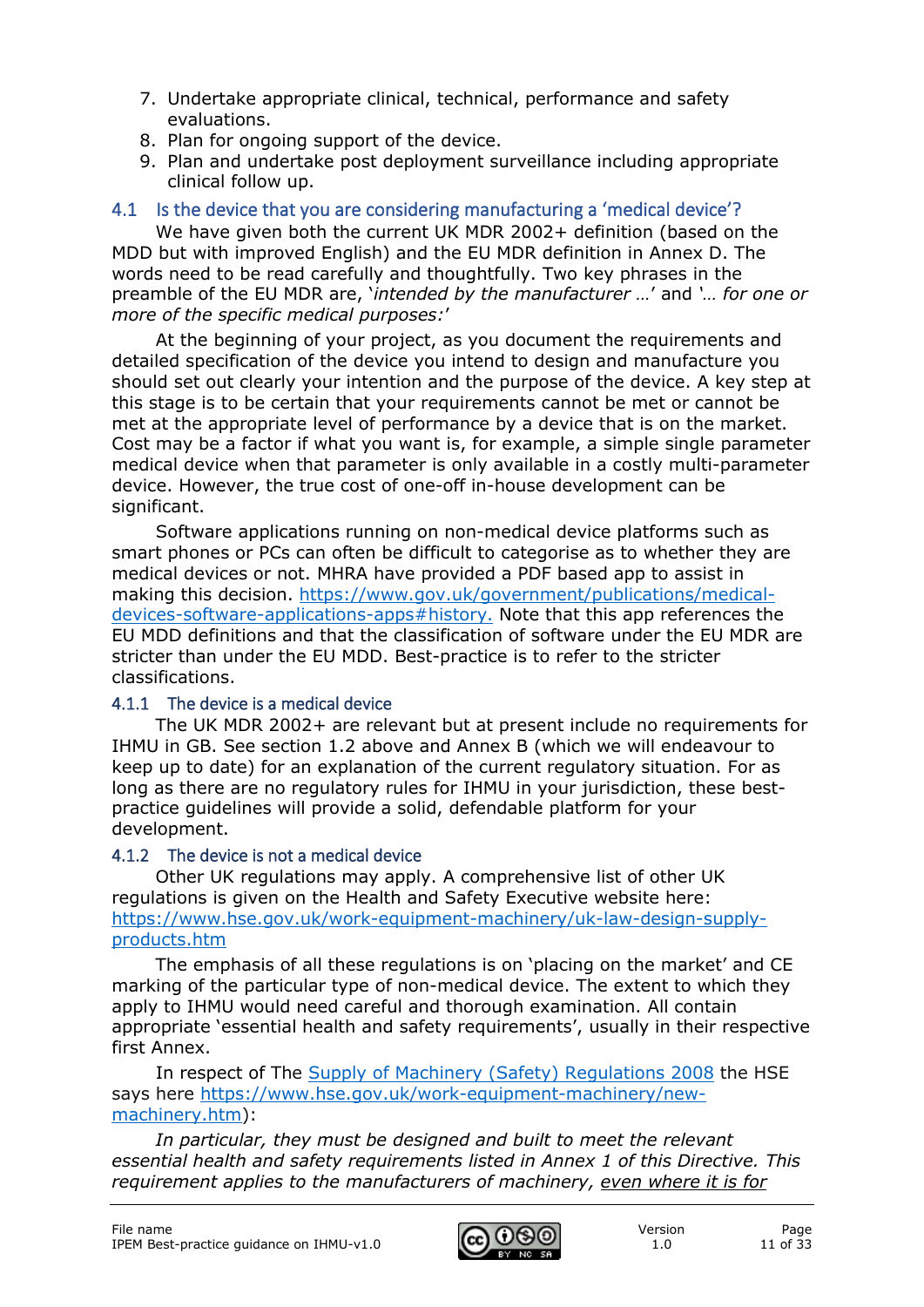*their own use. It also applies to those who modify existing machinery to such an extent it must be considered a new machine …*

*The manufacturer … carries the full responsibility for the safety and conformity of the product. This duty must be met before the product is placed on the market or put into service. …*

*Users who make machinery for their own use also have the full manufactures' responsibilities for CE marking and compliance with the Supply of Machinery (Safety) Regulations. This must be done before they put the machine into service for the first time.*

(our emphasis underlined)

In respect of the [Electrical Equipment \(Safety\) Regulations 2016](http://www.legislation.gov.uk/uksi/2016/1101/pdfs/uksi_20161101_en.pdf) it seems that there is not a requirement to CE mark IHMU products. There is no defined term 'put into service' and 'manufacturer' is defined as:

*"manufacturer" means any person who—*

- *(a) manufactures electrical equipment, or has electrical equipment designed or manufactured; and*
- *(b) markets that electrical equipment under that person's name or trade mark;*

Further guidance is here:

[https://www.gov.uk/government/publications/electrical-equipment-safety](https://www.gov.uk/government/publications/electrical-equipment-safety-regulations-2016)[regulations-2016.](https://www.gov.uk/government/publications/electrical-equipment-safety-regulations-2016)

Having no IHMU requirement for electrical equipment seems a bit inconsistent with the general advice here: [https://www.hse.gov.uk/work](https://www.hse.gov.uk/work-equipment-machinery/manufacturer.htm)[equipment-machinery/manufacturer.htm](https://www.hse.gov.uk/work-equipment-machinery/manufacturer.htm)

However, going back to our first link, [https://www.hse.gov.uk/work](https://www.hse.gov.uk/work-equipment-machinery/uk-law-design-supply-products.htm)[equipment-machinery/uk-law-design-supply-products.htm](https://www.hse.gov.uk/work-equipment-machinery/uk-law-design-supply-products.htm) HSE point out that Section 6 of the Health and Safety at Work etc Act 1974 (HSW Act) applies to articles and substances for use at work where other more specific product safety law does not apply.

For software that is not a medical device, as a minimum, issues such as the General Data Protection Regulations and copyright would need to be considered.

This guidance cannot give definitive legal interpretation of these various regulations; only the courts can do that. However, following best-practice as outlined in these guidelines will substantially minimise the likelihood of adverse events.

From here on this guidance will assume that the product being designed and manufactured is a medical device. However, we suggest the guidance is equally relevant to the best-practice design and manufacture of a non-medical product, taking account of the different essential safety and performance requirements (see section 4.3) and different relevant Standards.

## <span id="page-11-0"></span>4.2 Have a Quality Management System (QMS) in place

Many departments have put in place formal quality management systems to cover the provision of their services. We believe that the first in the NHS was the MEMO organisation in Bristol in the late 1980s. The adoption of QMS Standards has expanded very considerably since then and includes ISO 9001 in Radiotherapy applications and ISO 9001 or ISO 13485 in Clinical Engineering Departments.

A QMS provides a structured framework that helps to minimise risk, including risks to patients, by ensuring that actions and decisions are considered

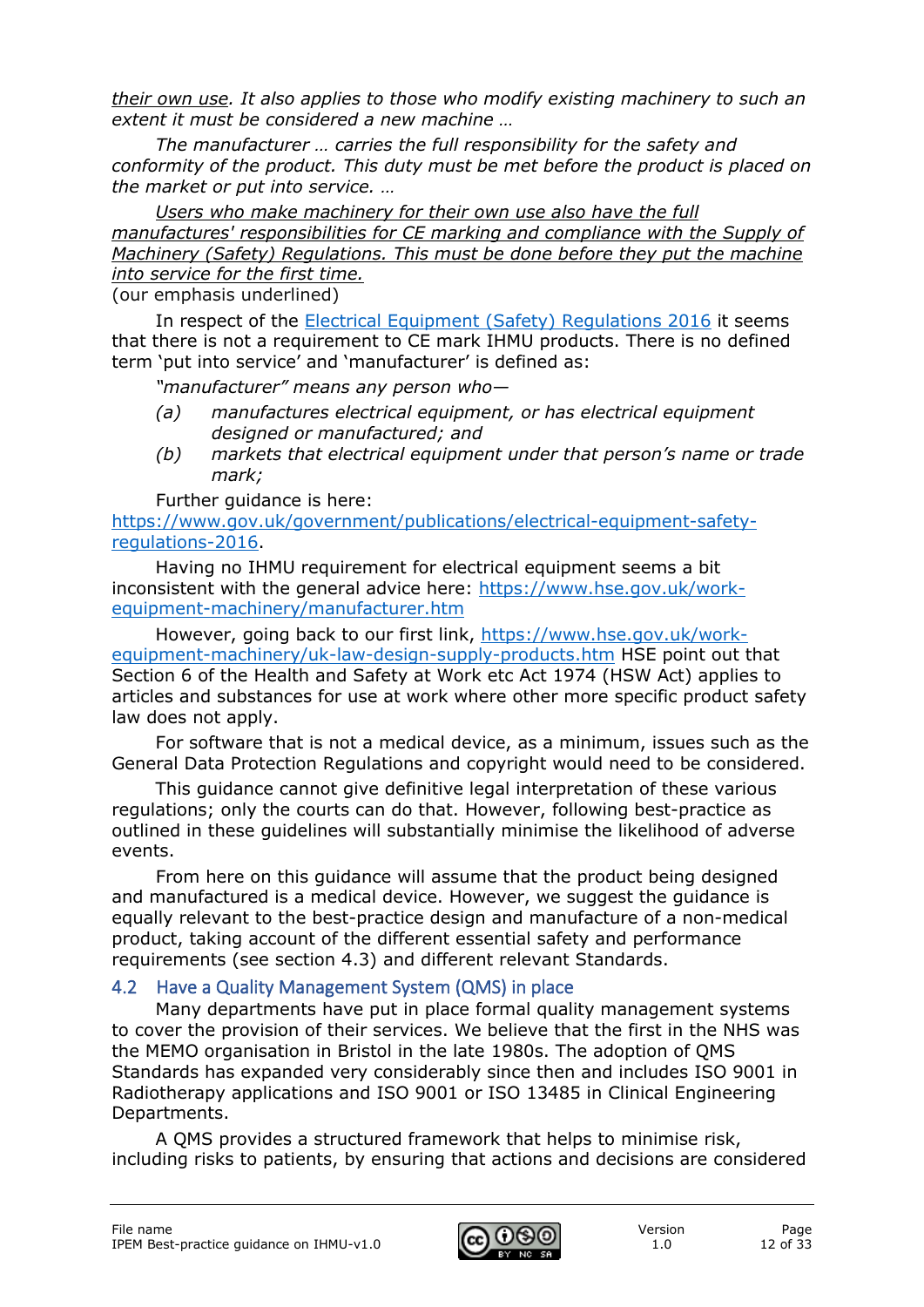and documented and that lessons are learned. It also provides a systematic way to capture organisational actions taken to reduce risk and prevent harm.

ISO 9001 is the internationally recognised standard for quality management systems; it is intentionally generic, to be adoptable by organisations irrespective of their industry sector, products, type of services, or size. The generality of ISO 9001 does however mean that key requirements in specialist sectors are not explicitly captured, and as such some sector-specific QMS standards have evolved, particularly in high risk and highly regulated industries. The international QMS standard for design and manufacture of medical devices is ISO 13485. See Annex F for further historic detail.

#### <span id="page-12-0"></span>4.2.1 Which QMS framework to use

a) If you have no QMS in place and you manufacture or intend to manufacture in-house and put into use medical devices, you should (and perhaps should already have started to) put a QMS in place.

You should use ISO 13485 as your framework. The title of the document makes its purpose clear: *Medical devices. Quality management systems. Requirements for regulatory purposes.*

## The Introduction, section 0.1 General says:

*This International Standard specifies requirements for a quality management system that can be used by an organization involved in one or more stages of the life-cycle of a medical device, including design and development, production, storage and distribution, installation, servicing and final decommissioning and disposal of medical devices, and design and development, or provision of associated activities (e.g. technical support).*

It is therefore clear that an ISO 13485 QMS can be developed to cover all aspects of the work of a Clinical Engineering, Rehabilitation Engineering, Medical Physics, Scientific Computing or Informatics department or a clinical department who are engaged in manufacture of (usually) custom-made devices, for example a Maxillo-facial or Podiatry Department.

b) If you have an ISO 9001 QMS in place and you manufacture or intend to manufacture medical devices in-house and put them into use, you should first check that your QMS scope includes and covers design, development and manufacture. If not, you should first extend the scope and put in place policies and procedures to cover this activity, using aspects taken from ISO 13485.

You may wish to develop and put in place a plan to convert the whole of your QMS to be based on ISO 13485. Many of your existing policies and procedures can readily be moved across into the new system. There is little point, as well as cost and complexity, in running an ISO 13485 system just for design, development and manufacture alongside an ISO 9001 system for service provision, when the former can cover all activities.

## <span id="page-12-1"></span>4.2.2 Internal QMS management

Both ISO 13485 and ISO 9001 allocate specific responsibilities to *top management*. If you already have a QMS in place, the allocation of these responsibilities will have been decided but if not, you will need to decide at what level in the organization these should be set. Do not go too high up the chain of command because the person concerned needs to be actively involved and have an understanding of the QMS and its operation.

The other requirement is to have a 'management representative' though this explicit requirement has gone from ISO 9001:2015. The role is more usually described as *quality manager* or *quality lead* and the basic role description is in ISO 13485 at 5.5.2. The person appointed to this role needs to be appropriately

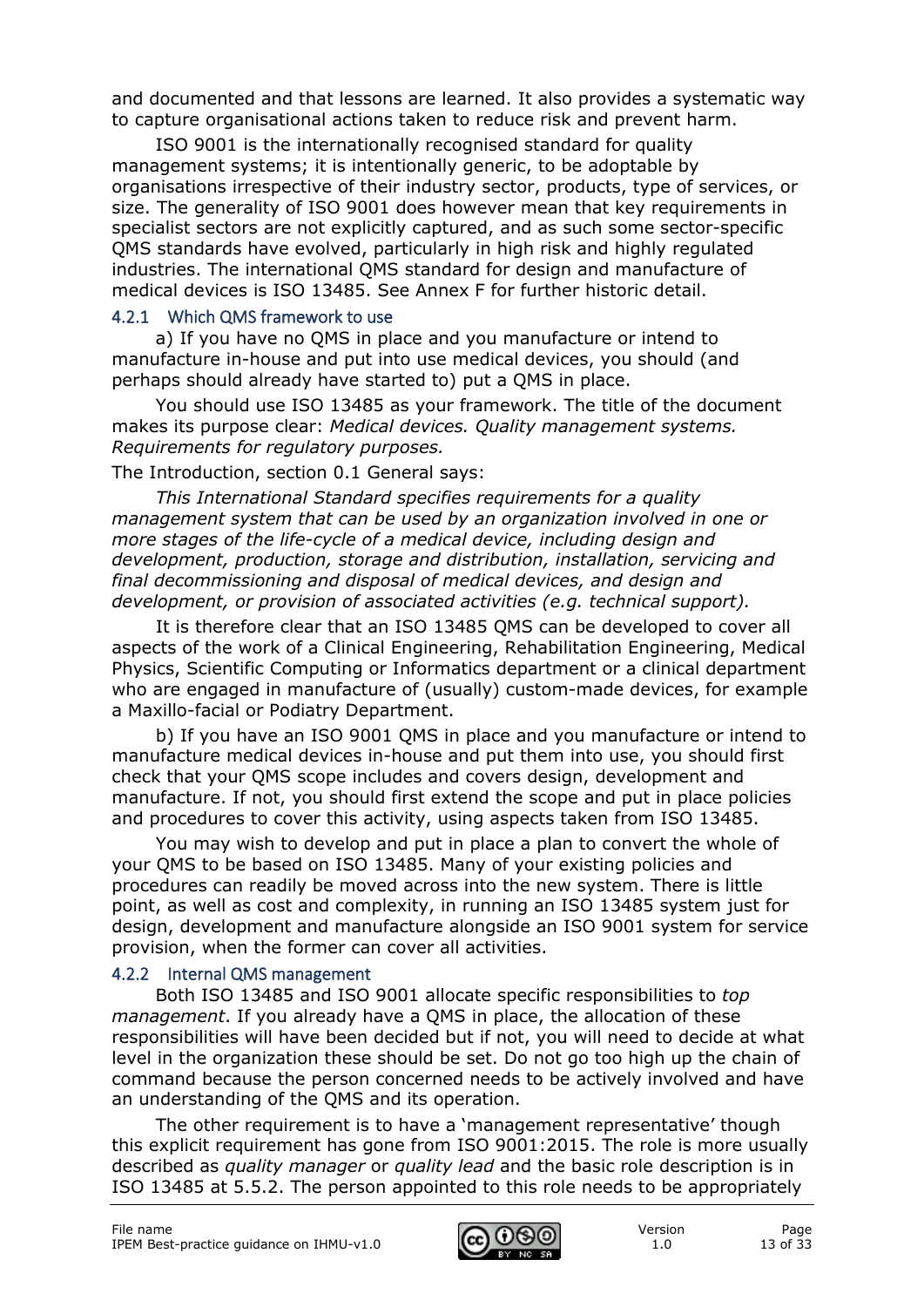experienced and qualified. Familiarity with and a thorough understanding of ISO 13485 would be required. Training in internal audit would be necessary and appropriate courses are available.

#### <span id="page-13-0"></span>4.2.3 Certification of your QMS

Internal auditing of your QMS is a requirement of both ISO 9001 and ISO 13485. External auditing and certification of your QMS is good practice and should be considered best-practice for manufacture of higher risk medical devices i.e. above risk Class I as well as medical devices that are in Class I and require sterilization or have a measurement function or are reusable surgical instruments.

Certification of an organisation's QMS by an external auditing body provides independent confirmation that the QMS meets the requirements of the standard that has been adopted. The external auditors should be accredited to certify the particular standard being audited. In the UK, the sole agency for accrediting certification bodies is the UK Accreditation Service (UKAS). For higher risk medical devices placed on the market the certifying body must also be a legally designated Notified Body (NB) (or a UK Approved Body (UKAB) from 1st January 2021) that satisfies prescribed capability and specialist competency requirements.

A list of organisations accredited to certify ISO 13485 quality management systems can be found on the UKAS website at –

[https://www.ukas.com/browse-accredited](https://www.ukas.com/browse-accredited-organisations/?org_cat=5565&parent=Certification%20Bodies&type_id=11)[organisations/?org\\_cat=5565&parent=Certification%20Bodies&type\\_id=11](https://www.ukas.com/browse-accredited-organisations/?org_cat=5565&parent=Certification%20Bodies&type_id=11)

Any of these certification bodies may suffice for departments (e.g. Podiatry or Occupational Therapy) that only ever make risk Class I medical devices. A pragmatic but advantageous approach for such departments within a Trust or Health Board would be for them to work together to put in place a single externally certified QMS that covers multiple services. Internal cross auditing would then help share ideas and ways of working across professional boundaries.

However, departments manufacturing medical devices of higher risk classifications should select a certification body that is also a legally designated NB/UKAB and whose designated scope should be appropriate to the types of medical devices being manufactured. Also note that under the EU MDR much of the software meeting the requirements of a medical device has been reclassified from Class I to at least the higher Class IIb.

In the current times of change there may be problems of UKAB availability in the short-term. In the event of a need to develop and put into use higher risk devices and where UKAB input cannot be obtained, then the decision to proceed should be fully risk assessed and approved (or rejected) via the health institution's governance framework. Additionally, in these circumstances, external audit from a Certification Body that is UKAS accredited to audit to ISO 13485 but is not a MHRA approved UKAB would provide additional assurance.

#### <span id="page-13-1"></span>4.2.4 The role of formal accreditation in health care systems

The independent regulator of health and social care in England, the Care Quality Commission (CQC), now uses accreditation schemes that relate to a particular service to inform their inspection activity and enable them to take a proportionate approach. Recognised accreditation schemes such as the Quality Imaging Standard, Medical Laboratories (15189) and Improving Quality in Physiological Services Accreditation Scheme (IQIPS) demonstrate a higher level of inspection and audit through peer assessment of quality and competency. IPEM has worked with BSI to produce a Standard, BS 70000:2017 against which

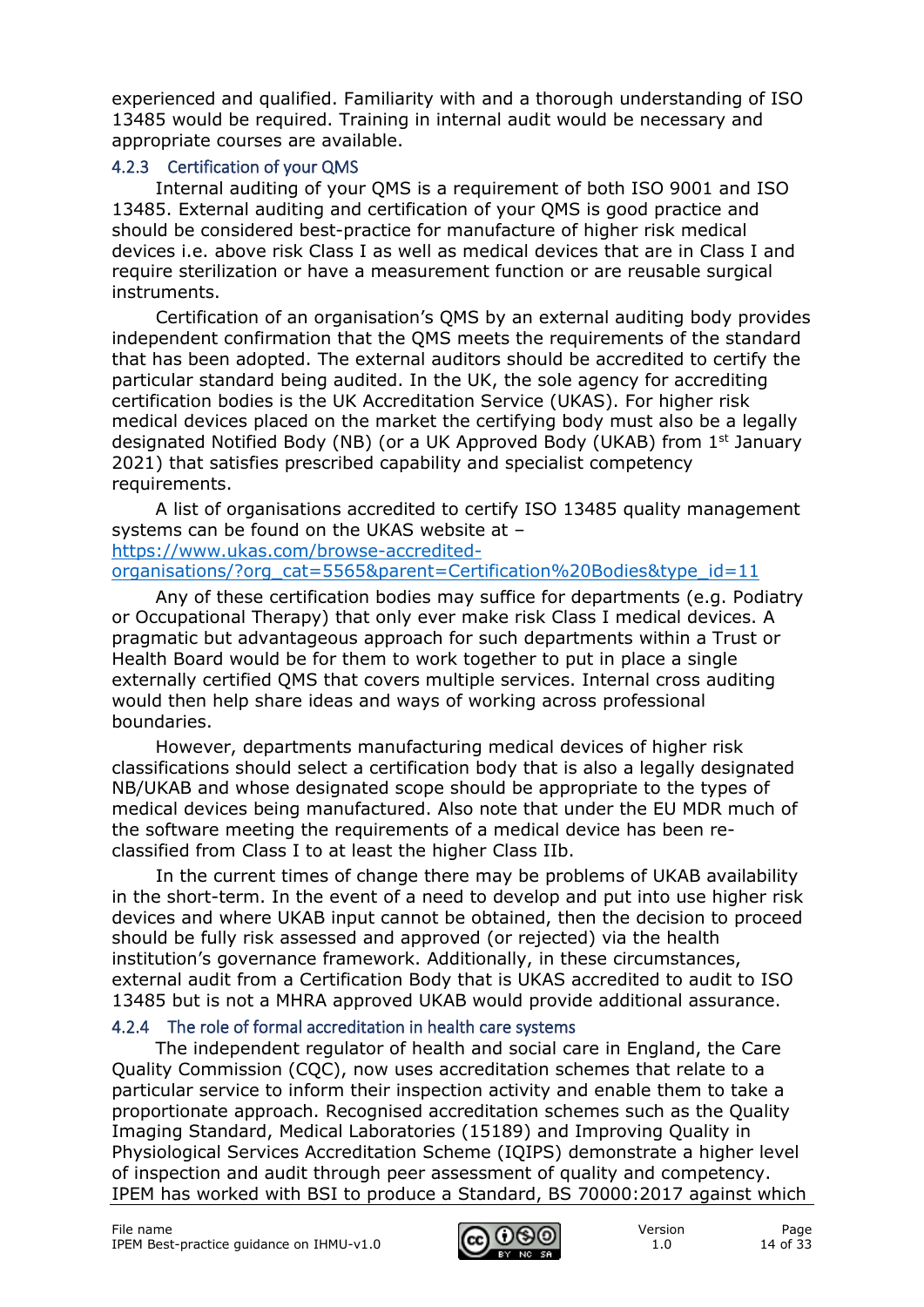departments can be formally accredited, and in partnership with UKAS and NHS England has produced a new accreditation scheme for Medical Physics and Clinical Engineering services, known as MPACE. [https://www.ukas.com/news/an](https://www.ukas.com/news/an-introduction-to-mpace/)[introduction-to-mpace/](https://www.ukas.com/news/an-introduction-to-mpace/)

BS 70000 has the full title *Medical physics, clinical engineering and associated scientific services in healthcare – Requirements for quality, safety and competence*. It is based on BS EN ISO 15189:2012 *Medical laboratories. Requirements for quality and competence*.

BS 70000 is described in its Foreword as an 'accreditation standard' but states that … *Fundamental to accreditation to BS 70000 is the implementation of a formal quality management system equivalent to BS EN ISO 9001.* It gives both ISO 9000 and ISO 13485 as normative reference Standards (i.e. other Standards that will be required to fulfil the requirements of the base Standard). In section 4.3 *Governance and risk management* at 4.3.1b)8) *product development and manufacture* there is a note which states:

*NOTE For medical devices development this should be consistent with BS EN ISO 13485 and BS EN ISO 14971. For IT networks incorporating medical devices this should be consistent with BS EN 80001-1.*

The decision to seek MPACE accreditation based on BS 70000 will be determined by senior level leadership in medical physics and clinical engineering, but it seems that if design, development and manufacture of medical devices is part of a department's work, ISO 13485 certification will be needed.

#### <span id="page-14-0"></span>4.2.5 Person responsible for best-practice compliance

In a health institution where there are several unconnected departments manufacturing medical devices for internal use (and see 3.1 for what might constitute 'manufacture' – it is quite wide) the health institution should appoint an individual to be responsible for monitoring, advising and reporting at an executive level on best-practice compliance across the organisation.

The MHRA guidance issued for Northern Ireland, where the EU MDR are being statutorily applied, has a paragraph in the Governance section as follows:

*Health institutions should appoint the most appropriate competent and senior person(s) with relevant expertise to sign the declaration and take responsibility for regulatory compliance of exempted devices including the supervision and control of manufacturing, and surveillance over the lifetime of the device.*

Such a person would need to be appropriately qualified and experienced, and be able to understand and advise on details of the performance, the limitations and the clinical implications of the technology being deployed, as well as the overall regulatory and best-practice requirements. Senior clinical engineers are able to meet these requirements across a wide range of devices and technologies.

As has been noted in 1.2 and explained in more detail in Annex B, although there are at present no specific medical device regulatory requirements for the in-house manufacture and use of any type of manufacture of medical devices in GB, other regulatory or civil law issues may apply which could constitute a risk to the organisation.

Appointment of a suitably qualified and experienced person to take such a role in all jurisdictions would help health institutions to:

a) manage the risks around in-house manufacture and use particularly as the new regulatory framework develops after  $1<sup>st</sup>$  January 2021,

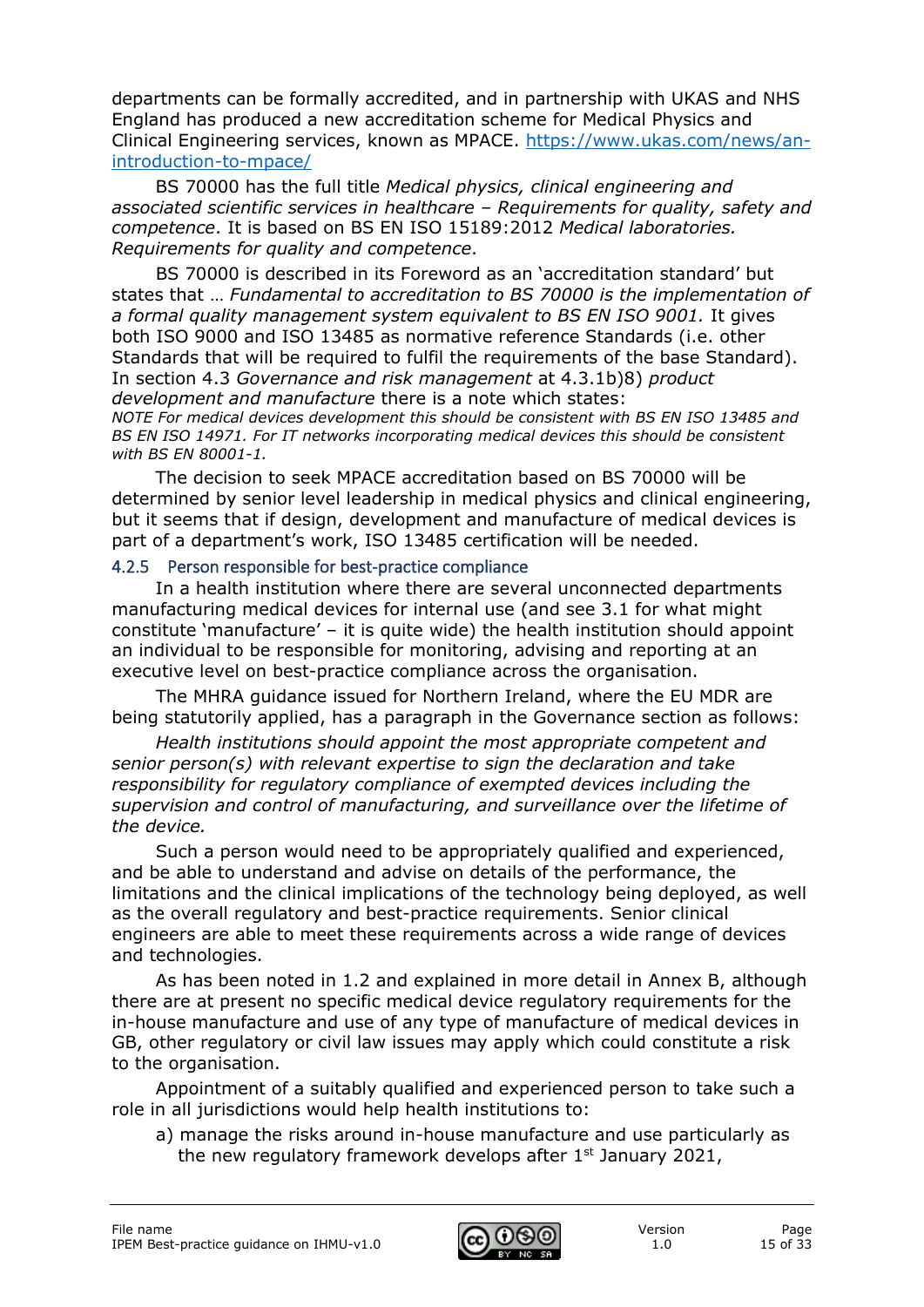- b) coordinate expertise and compliance monitoring across the organisation, and
- c) take the lead for the organisation in working with the MHRA.
- <span id="page-15-0"></span>4.3 Find out which are the 'essential safety and performance requirements' relevant to the product being designed and manufactured

### <span id="page-15-1"></span>4.3.1 For medical devices

Two options are available for medical devices:

The UK MDR 2002+ regulations for GB point out to Annex I, the 'Essential Requirements' of the EU MDD for the relevant essential safety and performance requirements.

The more up to date and stricter 'General Safety and Performance Requirements' of the EU MDR are in Annex I of that regulation. These would represent best-practice as being 'state of the art' and are applicable in Northern Ireland . An Excel based app has been developed by the Rehabilitation Engineering Department in Swansea Bay University Health Board. This provides a checklist for the General Safety and Performance Requirements in Annex I of the EU MDR. The app has been made available with a suitable disclaimer under a Creative Commons copyright licence on an open part of the IPEM website. <https://www.ipem.ac.uk/ScientificJournalsPublications/FreePublications.aspx>

#### <span id="page-15-2"></span>4.3.2 For non-medical products

Consider the points made above in section 4.1.2. Work out which of the various categories your proposed product falls into and find the relevant essential safety and performance requirements which will either be directly in the UK regulation or will be signposted from there to the associated EU Directive or Regulation.

A recent example has been the in-house manufacture of non-medical device [personal protective equipment](https://assets.publishing.service.gov.uk/government/uploads/system/uploads/attachment_data/file/878115/opss-covid-19-guidance-to-businesses-high-volume-manufacture-of-ppe-version-1.pdf) (PPE).

## <span id="page-15-3"></span>4.4 Risk assessment and risk management

## <span id="page-15-4"></span>4.4.1 Fundamentals

The fundamentals of risk assessment and risk management are that you should have in your QMS a process which meets the requirement in ISO 13485: 7.1 … *The organization shall document one or more processes for risk management in product realization.* 

*Records of risk management activities shall be maintained …*

Hazard identification, risk assessment and risk management are a feature of all the essential safety and performance requirements in UK legislation that we have looked at. See section 4.1 above.

The risk assessment process requires you to:

- identify possible hazards in general terms;
- identify actual and reasonably foreseeable hazardous situations around those hazards in your particular product;
- consider hazardous situations that might arise from ergonomic factors during the use of the medical or non-medical device;
- quantify or estimate the severity of the harm that those hazardous situations might cause;
- quantify or estimate the likelihood of the occurrence of those hazardous situations;
- decide and set an acceptable level of residual risk for each hazardous situation;

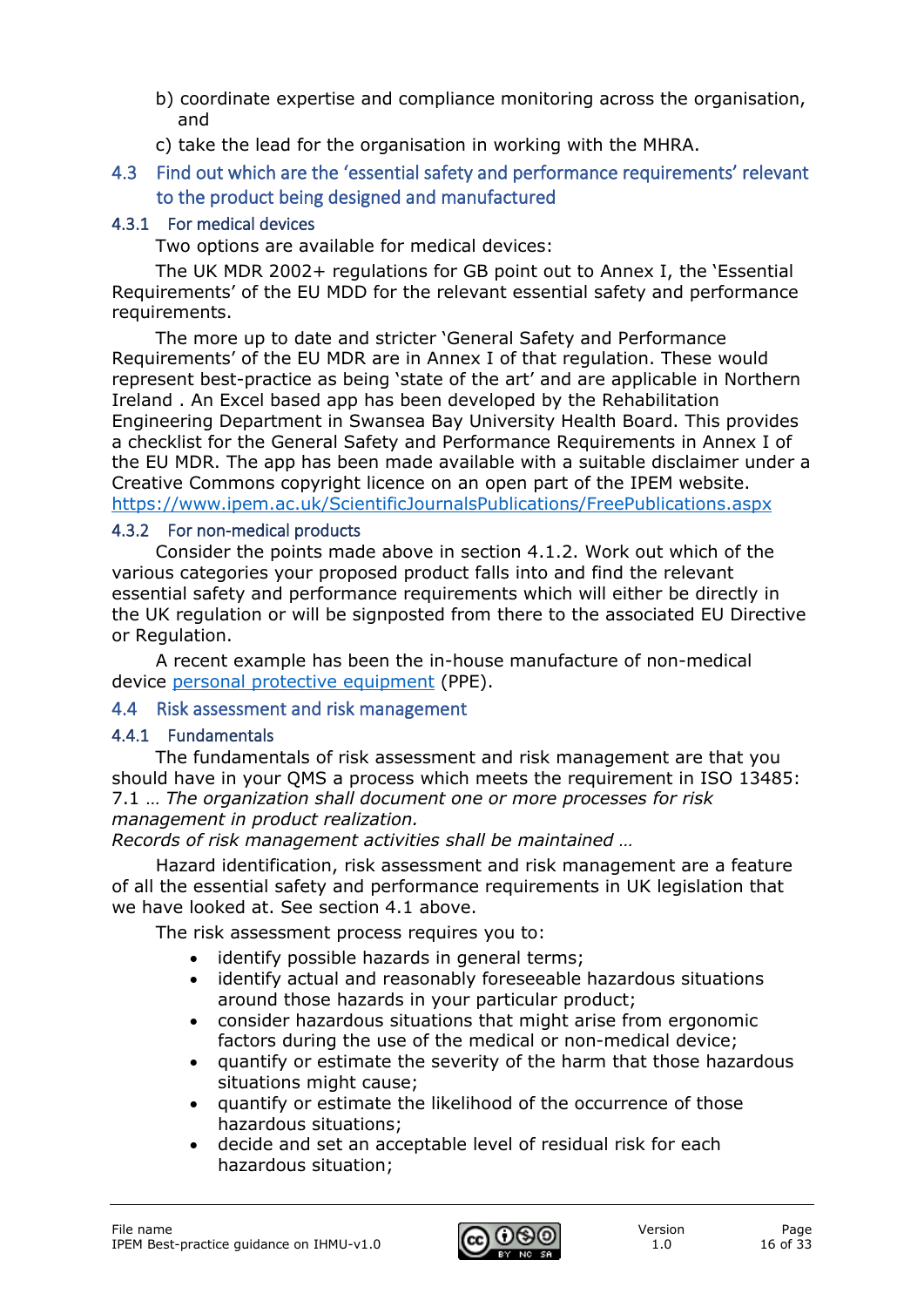- apply risk reduction measures that will reduce the initial risks to the acceptable level in each case;
- for medical devices in particular, consider the benefit-risk ratio and demonstrate in your risk management file that the benefits of using the medical device outweigh the identified residual risks.

Remember, nothing is 100% safe. Safety is defined as '*freedom from unacceptable risk'* (ISO 14971:2019 subclause 2.26).

The general requirement for management of health and safety at work is to reduce risk to 'as low as reasonably practicable' (ALARP), which allows technical and economic considerations to be made when judging practicability. [https://www.hse.gov.uk/managing/theory/alarpglance.htm.](https://www.hse.gov.uk/managing/theory/alarpglance.htm) The ALARP principle is also introduced in some risk management standards, such as ISO 14971.

You should note however that there is a more exacting requirement under regulations for medical devices; the EU MDD and the EU MDR require risk to be reduced 'as far as possible', which does not allow for economic consideration when judging risk acceptability. The EU MDR inserted an explanatory paragraph at Annex I.2

*The requirement in this Annex to reduce risks as far as possible means the reduction of risks as far as possible without adversely affecting the benefitrisk ratio.*

Many medical devices, for example high frequency surgery equipment or hypodermic needles, do things to patients that would be completely unacceptable without taking account of the clinical benefit-risk ratio.

Among the hazards you should consider are any risks that might arise from poor useability of the product, inadequate instructions for use or reasonably foreseeable misuse.

## <span id="page-16-0"></span>4.4.2 Risk reduction steps and priorities

In reducing risk, you should apply measures in this order of priority:

- 1) eliminate or reduce risks as far as possible through safe design and manufacture;
- 2) where appropriate, take adequate protective measures, including adding alarms if necessary, in relation to risks that cannot be eliminated;
- 3) provide information for safety (warnings/precautions/contraindications) and, where appropriate, training to users;
- 4) in your instructions for use (IFU) inform users of any residual risks.

#### <span id="page-16-1"></span>4.4.3 Risk management Standards

For medical devices in particular, but applicable for other products, the relevant Standard is ISO 14971. The current edition of the EN version is published by BSI as BS EN ISO 14971:2019 *Medical devices — Application of risk management to medical devices*

The BSI Whitepapers series which you can sign up for here: <https://www.bsigroup.com/en-GB/medical-devices/resources/whitepapers/> has an authoritative and useful guide (van Vroonhoven, 2020).

There is also a formal guidance document to ISO 14971, published by BSI as PD CEN ISO/TR 24971:2020 *Medical devices – Guidance on the application of ISO 14971.* This is important because some of the very helpful informative annexes in the previous ISO 14971:2007 version have been moved to the ISO/TR 24971:2020 guidance document.

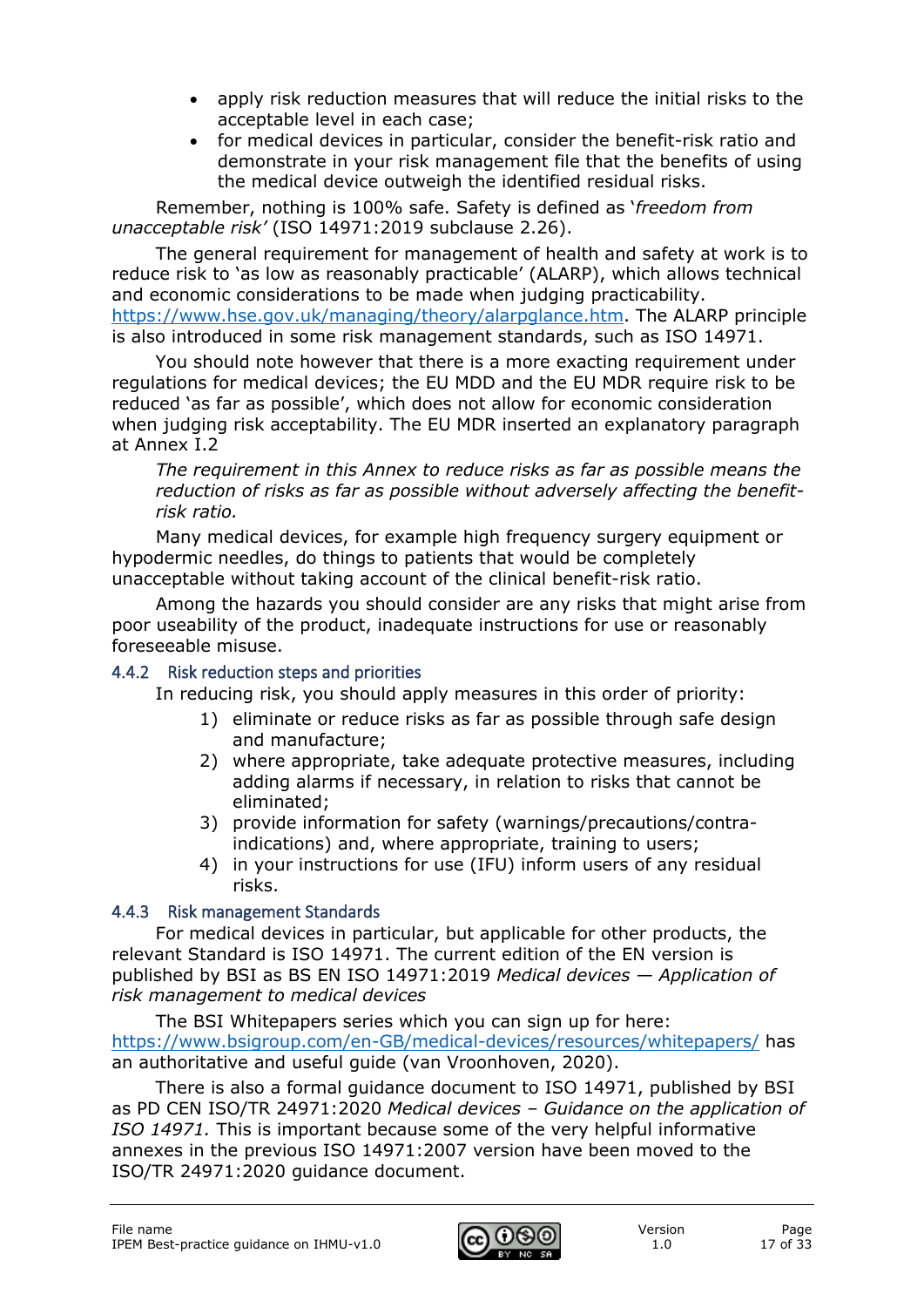#### <span id="page-17-0"></span>4.4.4 Risk management documentation

In order to ensure ongoing compliance with necessary requirements, your risk management process needs to form part of your QMS.

A risk management file should be created for each medical or non-medical device and the results of your risk management deliberations and decisions included in this documentation.

For custom-made devices where the general characteristics, method of manufacture and application are common to a medical device 'family' with only the shape and size being different for each patient it can be acceptable to have in place a generic risk evaluation which is referred to in the documentation for each device made. The generic evaluation should be considered in each case and patient notes should include any specific additional applicable details or conclusions.

#### <span id="page-17-1"></span>4.4.5 Medical device risk classification

If you were to design and manufacture a medical device and place it on the market, your route to conformity assessment would depend on the risk classification of the said device. Both the parts of UK MDR 2002+ based on the EU MDD, and the EU MDR have an annex setting out a set of rules that enable the manufacturer to determine the risk classification; Annex IX in the EU MDD and Annex VIII in the EU MDR. The EU MDR rules are in some respects stricter and some types of device (particularly software, either embedded in a physical device or a medical device in its own right) have been moved to higher classifications.

In developing the risk management plan for your medical device, it would be best-practice to investigate which risk category it would fall into if marketed. A PDF based app that takes you through the rules from the EU MDR is available on the IPEM website pointed to in section 4.3.1 above.

<https://www.ipem.ac.uk/ScientificJournalsPublications/FreePublications.aspx>

#### <span id="page-17-2"></span>4.5 Design and development

#### <span id="page-17-3"></span>4.5.1 Design and development cycle

A simplified diagram of the design and development cycle is shown in Figure 1.

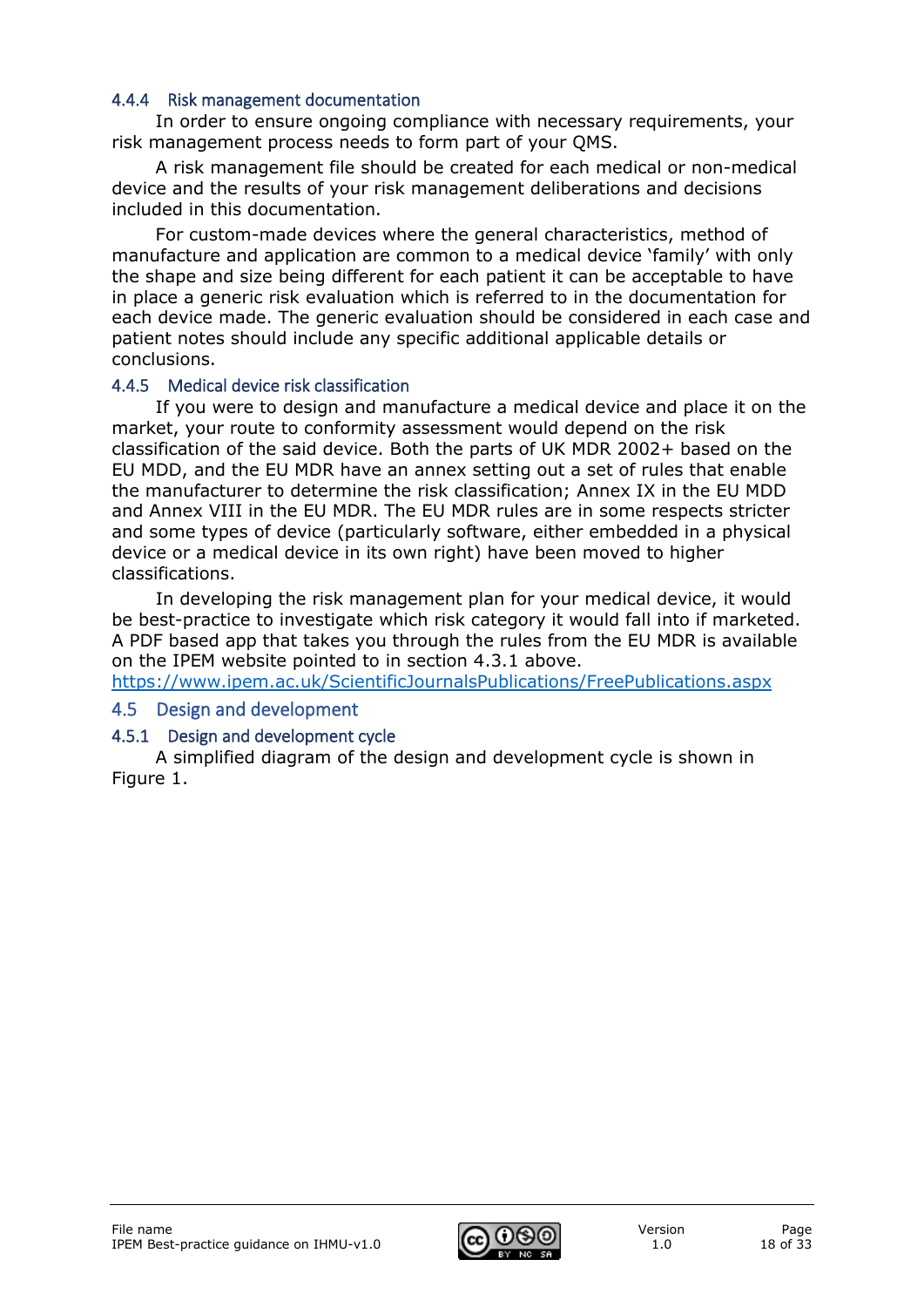

Figure 1 The iterative design process

Note the emphasis on documenting all the steps in the process.

Note also that there is not consistent agreement about the terms Verify and Validate or about Requirements and Specifications.

- Double arrows indicate a potentially iterative part of the process. You may go round those loops more than once.
- The link between Design and Test & Validate is intended to show that at the design stage you should be thinking about what tests you will carry out to validate prototypes and/or final versions of your medical device or non-medical product.
- Implement/Deploy is the stage at which you put your device/product into use.
- Maintain & Follow-up covers both routine maintenance and postdeployment surveillance and appropriate clinical follow-up which may lead back into the Develop stage.

Subclause 7.3 of ISO 13485 covers the design and development process and makes clear which steps must be documented. 7.3.6 covers verification and 7.3.7 covers validation

Some further notes are in Annex E.

This basic methodology is as valid for the development of software products as it is for hardware. We have included more details specific to medical device software in Annex A which will be further developed in a future issue of this guidance.

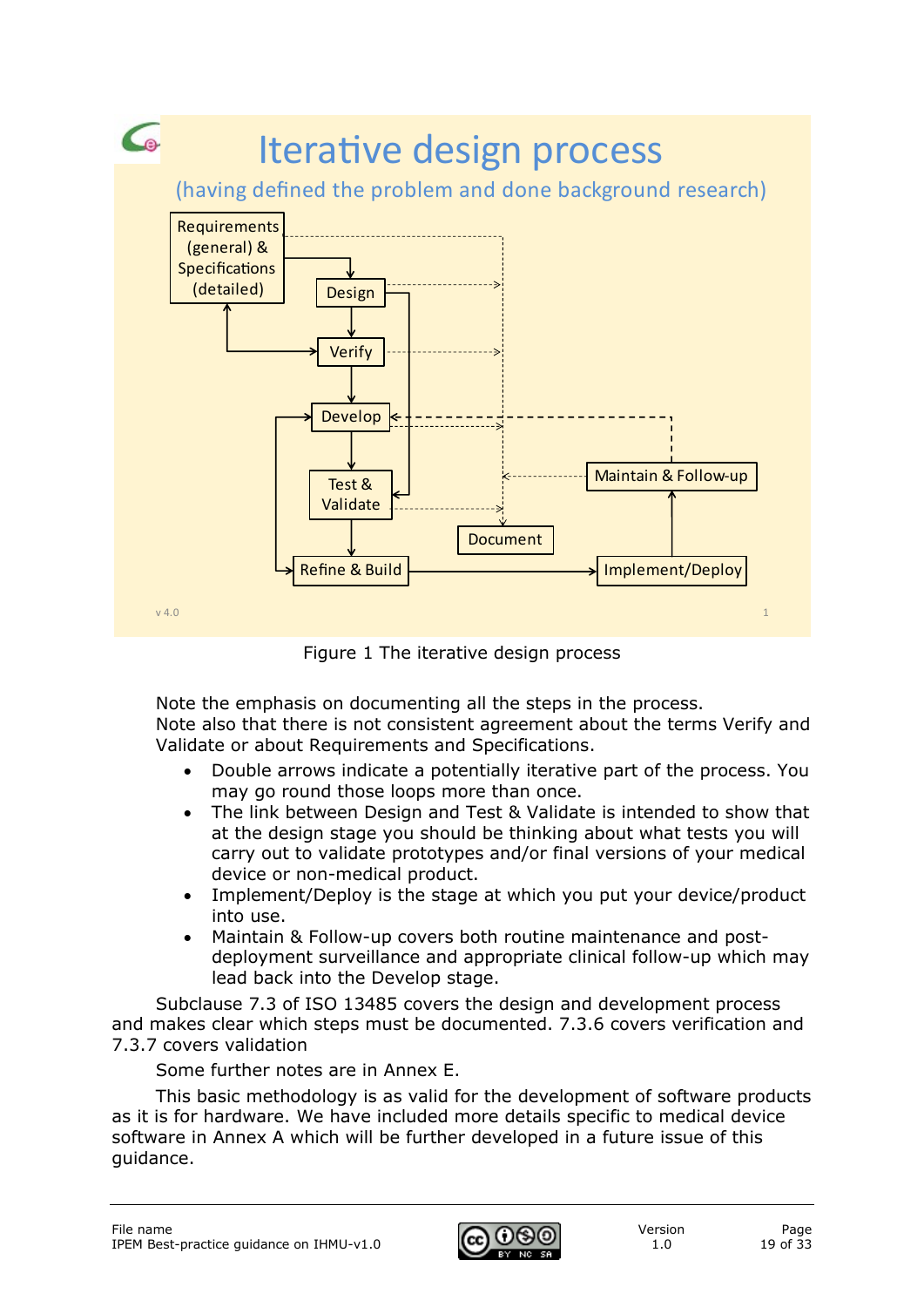#### <span id="page-19-0"></span>4.5.2 Essential safety and performance requirements

As part of the planning for your design by which you intend to meet your requirements and specification, you need to take account of the essential safety and performance requirements that are applicable to the type of product that you are proposing to manufacture, medical device or non-medical product. See 4.3 above.

### <span id="page-19-1"></span>4.6 Technical documentation

Both the MDD on which the UK MDR 2002+ are based and the EU MDR require technical documentation to be generated and kept. The EU MDR sets out in Annex II the requirements for this technical documentation under six headings and says that the documentation should be *'… in a clear, organised, readily searchable and unambiguous manner …'*. This clarity is absent from the EU MDD.

The six headings are:

- 1) Device description and specification, including variants and accessories;
- 2) Information to be supplied by the manufacturer;
- 3) Design and manufacturing information;
- 4) General safety and performance requirements;
- 5) Benefit-risk analysis and risk management;
- 6) Product verification and validation.

These headings and the associated detail, taken in context and applied proportionately, are a particularly useful guide to the sort of documentation that should be generated and kept up to date for any in-house development and use. This has links to particular sections in ISO 13485 e.g. *Design and development files* at 7.3.10 and the requirement for a *Medical device file* at 4.2.3 which should be … *compatible with applicable regulatory requirements*.

#### <span id="page-19-2"></span>4.7 Clinical evaluation

Clearly, this applies only if you are developing a medical device.

#### <span id="page-19-3"></span>4.7.1 The need for a clinical evaluation

A *clinical evaluation* is a systematic and planned process to continuously generate, collect, analyse and assess the clinical data relevant to a medical device in order to verify its safety, performance and clinical benefits when used as intended. It starts before a design is finalised and continues as postdeployment surveillance after a medical device has been put into use.

Both sets of medical device regulations, the UK MDR 2002+ and the EU MDR require a clinical evaluation to be carried out as part of the development of a medical device that is to be placed on the market. As noted above in section 1.2 and in detail in Annex B, the UK interpretation of the EU MDD does not cover IHMU. Additionally, the HIE as set out in Article 5.5 in the EU MDR does not explicitly call for a clinical evaluation of an IHMU device.

However, we consider, and MHRA have indicated, that a clinical evaluation appropriate to the proposed benefits and proportionate to the risk classification is a requirement for IHMU. Without it you cannot be certain that your medical device is safe and effective.

For a simple device with general characteristics similar to already existing devices it may be sufficient to rely on previously published literature, trials, textbooks etc. For custom-made devices where the general characteristics, method of manufacture and application are common to a device 'family' with only the shape and size being different for each patient it can be acceptable to have in place a generic clinical evaluation which is referred to in the

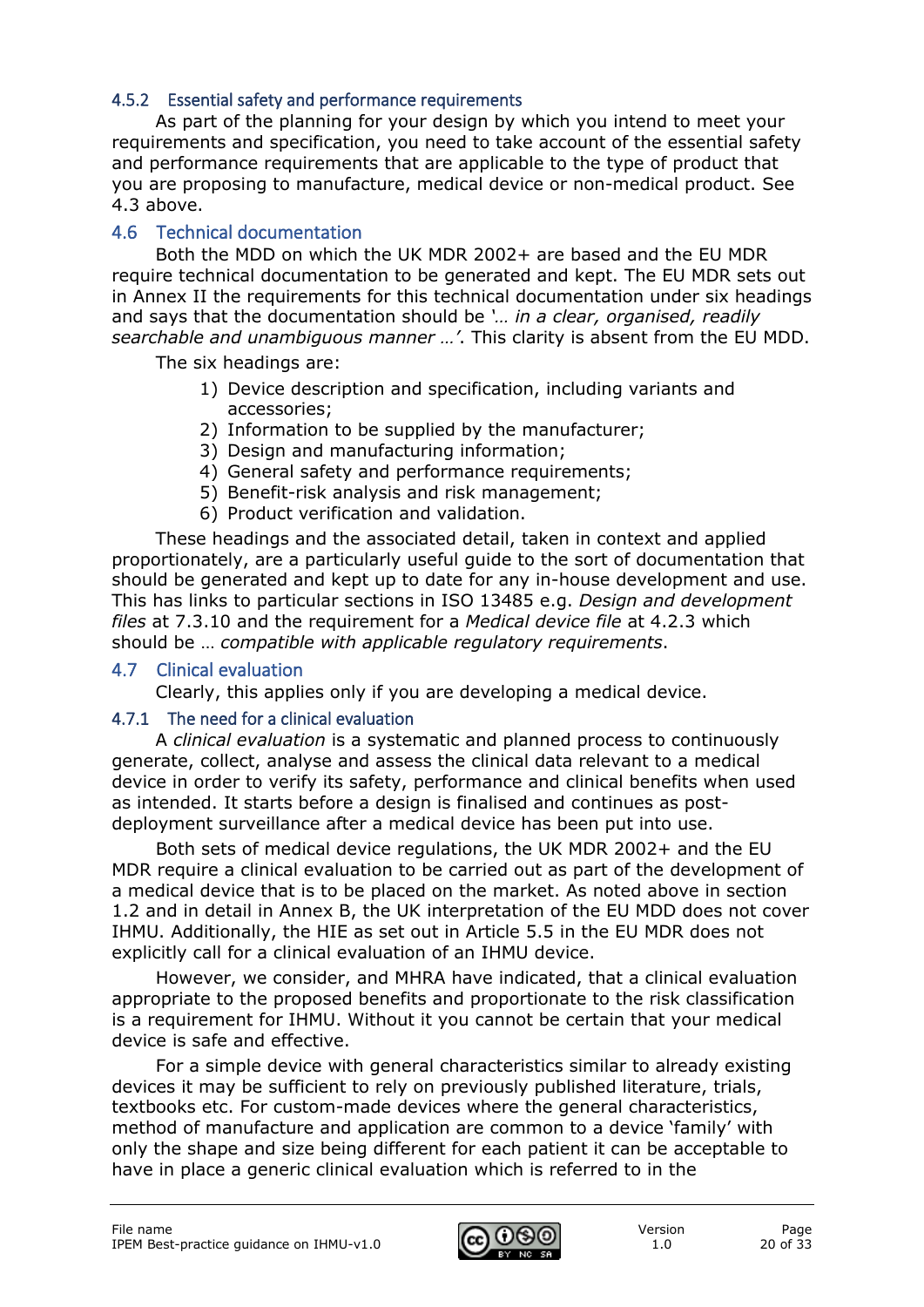documentation for each device made. Patient notes should include specific details applicable in each case.

Medical devices that are not custom-made will need a specific clinical evaluation. If your proposed device is innovative this can be complex and may require animal work followed by a *clinical investigation* of a protype – a systematic investigation involving one or more human subjects, undertaken to assess the safety or performance of the device.

This is sometimes referred to as a *clinical trial,* but this is not the formal term. Clinical trial is the term used for medicinal products or vaccine trials which almost always involve double-blind processes.

If you decide that a clinical investigation is not required as part of your clinical evaluation of the proposed medical device, you should document your reasons for having come to that decision.

Ethical approval and local institutional research approval will be necessary for any clinical investigation, and for a medical device that is intended to be placed on the market approval from MHRA in the form of a 'letter of no objection' is required. It is not clear whether this is a requirement for a medical device that is only intended for in-house use. MHRA advice should be sought.

#### <span id="page-20-0"></span>4.8 Device/Product Support

Before a newly manufactured medical or non-medical device is deployed into use you should give consideration to the support that should be in place and implement as appropriate. Some points below should have been dealt with in your consideration of the relevant 'essential safety and performance requirements'.

#### <span id="page-20-1"></span>4.8.1 Labelling and Instructions for use

Both the UK MDR 2002+ (based on the EU MDR) and the EU MDD have explicit requirements for labelling and for the necessary instructions for use in their respective Annex I. The requirements are more detailed in the EU MDR. Some requirements may not be applicable, but all should be considered.

#### <span id="page-20-2"></span>4.8.2 User training

Once again, the EU MDR is more explicit and detailed about user training so if you have used Annex I of this regulation as the basis for your design and development you should have already considered user training. If your device is a one-off novel medical device, you should consider the implications of this in your risk management plan. Similarly, if your device is to be issued to a patient, then suitable training and instructions should be provided.

## <span id="page-20-3"></span>4.8.3 Technical training

The people who have designed and manufactured the medical device may not be the people who are going to have the responsibility to support it technically into the future. Therefore, technical instructions and training for those who will be responsible should be part of the pre-deployment of the device(s).

#### <span id="page-20-4"></span>4.8.4 Asset management

It will be essential that IHMU devices are given an asset number (or batch number if appropriate) and included on the relevant databases that your health institution uses. In this way a full service history will be started, and this will feed back into post deployment surveillance. For custom-made devices it will be necessary to link each device manufactured to the patient to whom it was issued.

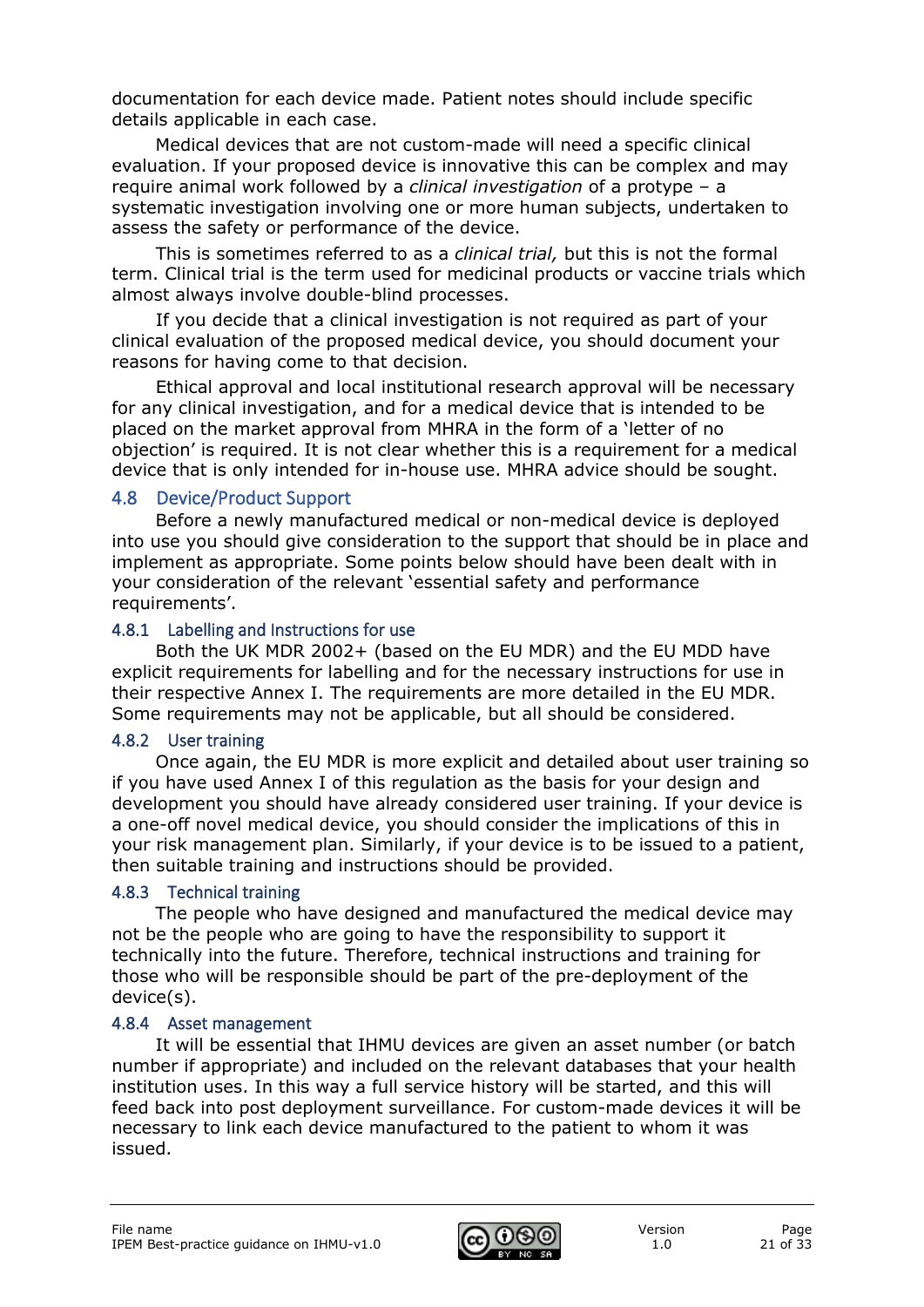In-house manufacturers should take account of government policy and MHRA guidance around application of Unique Device Identification (UDI) marking requirements as these develop.

#### <span id="page-21-0"></span>4.8.5 Consumables and accessories

If your medical device requires consumables or particular accessories you will have considered the suitability and availability of these as part of your design process. You will have to be aware of any implications if the source of these were to change.

## <span id="page-21-1"></span>4.9 Post deployment surveillance and clinical follow-up

Once an in-house medical device has been manufactured and delivered to the clinical users it is not acceptable to then just forget about it. Surveillance is the monitoring of the performance and safety of a device following its deployment. Surveillance activities collect information on the device's effectiveness and on any problems arising with it, thereby informing any response actions that may need to be taken. The surveillance plan should be developed before the device is deployed. A range of appropriate methods of surveillance should be explored – potential stakeholders include clinical users, patients and technical support staff.

Two key elements of surveillance activities are vigilance and post deployment clinical follow-up.

Vigilance is the monitoring of incident data and includes the reporting of certain problems arising with a given medical device. The reporting and alert methods in the UK are overseen by the MHRA but these are implemented differently within England, Wales, Northern Ireland and Scotland. You must be familiar with and implement the system in place particular to your jurisdiction.

Clinical follow-up is the proactive collection and analysis of real-world clinical data, including the use of registries, against which the medical device's original clinical evaluation and risk-benefit assessment should be reviewed and revised as necessary. Such feedback can lead to future improvement opportunities.

# <span id="page-21-2"></span>5 Medical device software

As has already been noted, medical device software can either be embedded in and part of a physical medical device or be a medical device in its own right, running on a non-medical device platform such as a PC, tablet or smart phone.

All of the principles set out in section 4 above apply in general to medical device software. However, there are specific techniques of specifying, developing, testing and maintaining software and specific Standards that apply.

We have therefore devoted Annex A to the issue of medical device software with its own list of works cited. Annex A will be further developed in detail in future issues of this guide.

# <span id="page-21-3"></span>6 Works Cited

European Parliament and Council, 2017. *REGULATION (EU) 2017/745 on Medical Devices as amended by Regulation 2020/561.* [Online] Available at: https://eur-lex.europa.eu/legalcontent/EN/TXT/?uri=CELEX:02017R0745-20200424 [Accessed 13 Oct 2020].

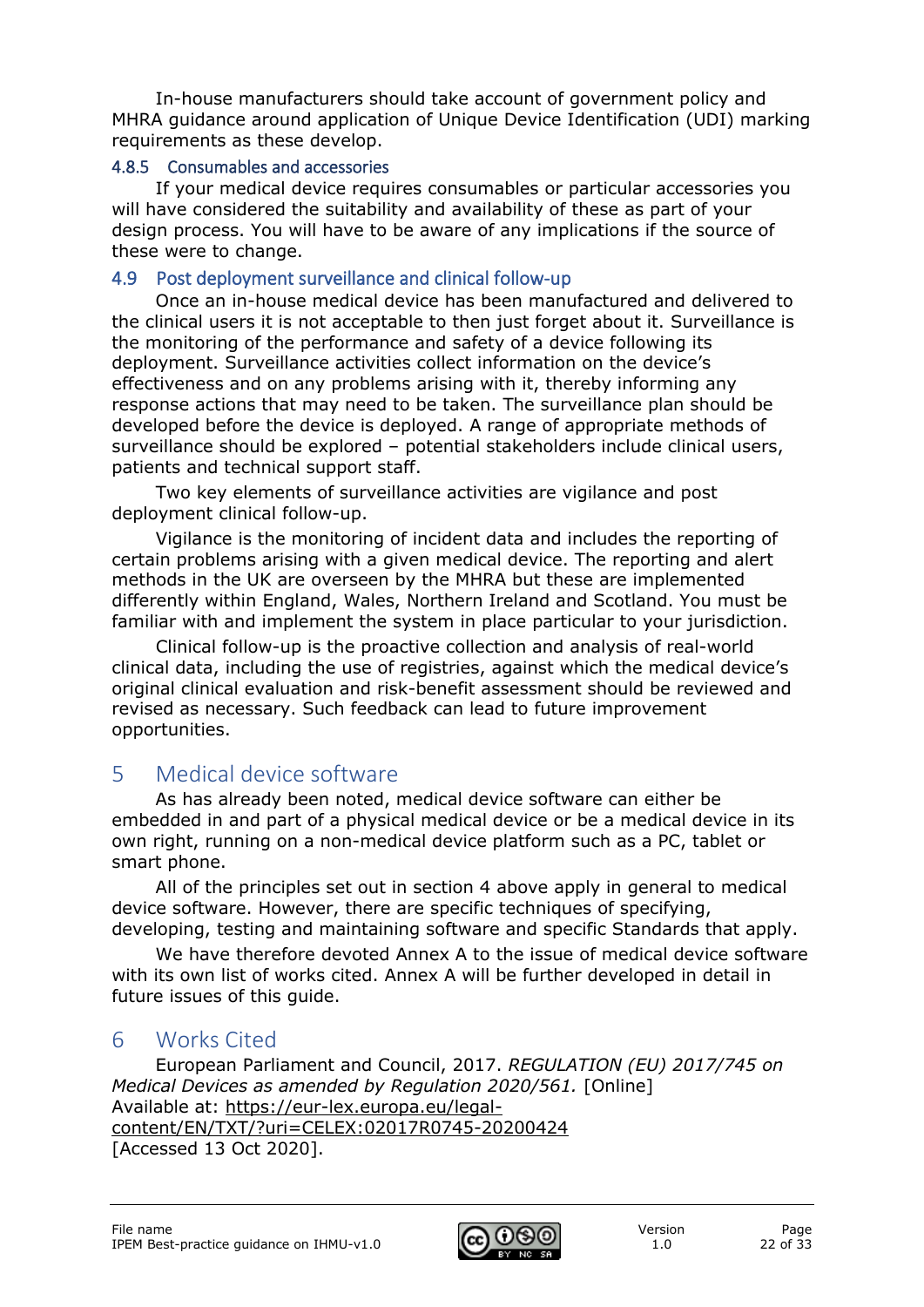MHRA, 2018. *Draft guidance on the health institution exemption (HIE) — IVDR and MDR.* [Online]

Available at: https://www.gov.uk/government/consultations/health-institutionexemption-for-ivdrmdr

[Accessed 20 Oct 2020].

The Medical Devices Regulations, 2002. *S.I. 2002/618.* [Online] Available at: https://www.legislation.gov.uk/uksi/2002/618 [Accessed 10 12 2020].

van Vroonhoven, J., 2020. *Risk management for medical devices and the new ISO 14971,* London: BSI.

# <span id="page-22-0"></span>7 Contributors

The following people contributed to the production of this document with input also from the peer reviewers named on the introductory pages:

Michael Ayres, Alison Bray, Crina Cacou, Patrick Carena, Geoff Charles-Edwards, Gerard Dean, George Dempsey, Geoff Harbach, Foteini Katsiouli, James Leighs, Helen Nelson, Adam Partlow, Rebecca Rowlands, Lorna Tasker, Sarah Ward, Peter Watson

The following were also involved:

Sharon Allen, Paul Lee, Keith Fawcett, Paul Hewett, Simon Hook, Craig Smith, Mark White.

Lead author and editor:

Justin McCarthy

## <span id="page-22-1"></span>8 Annexes

- Annex A Medical Device and Health Software
- Annex B UK Regulatory situation as at January 2021
- Annex C MDR Articles 5.4 and 5.5
- Annex D Definitions of 'medical device', 'accessory for a medical device' and 'custom-made device'
- Annex E Notes on the Engineering Design Process
- Annex F The history of ISO 13485

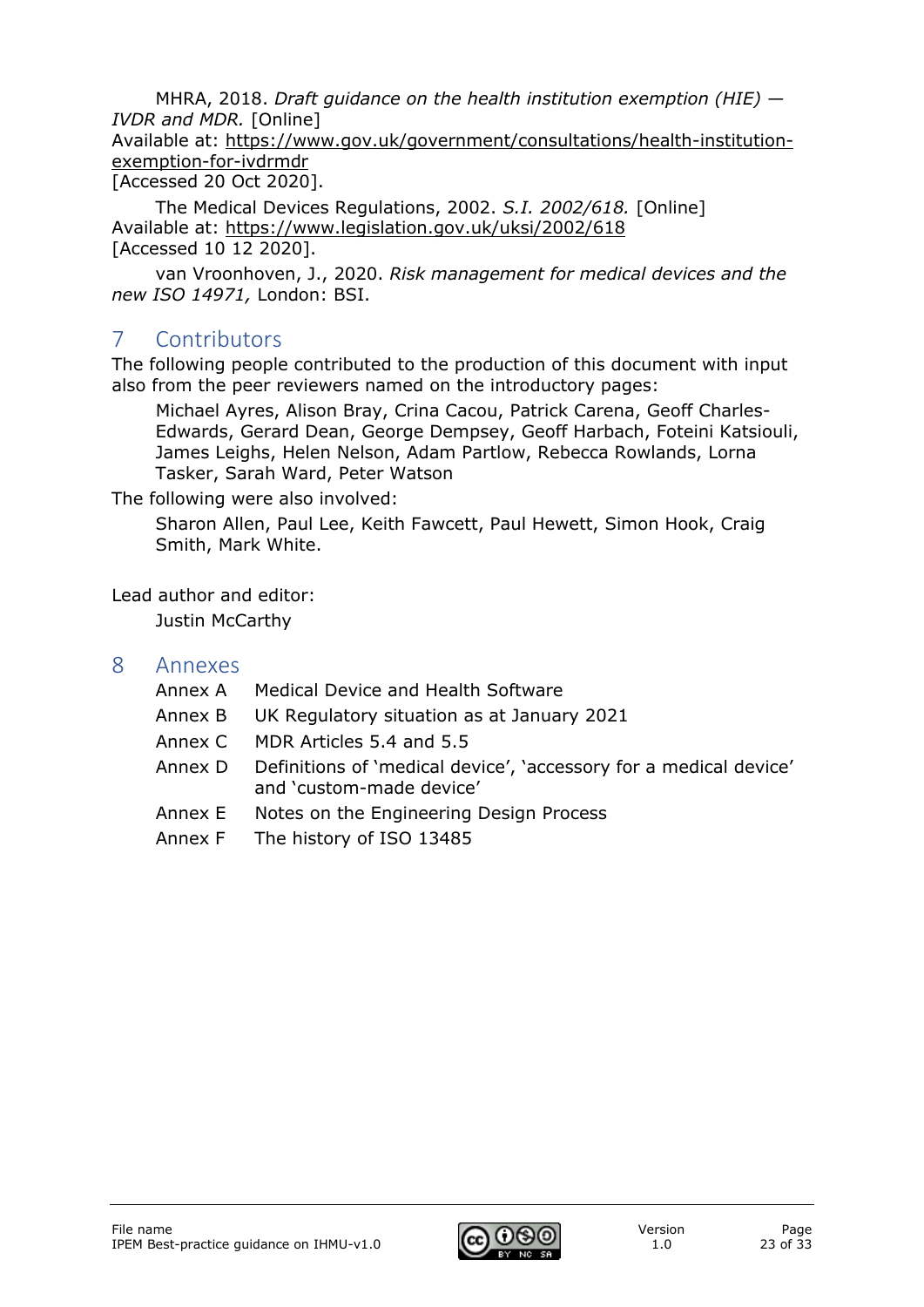# <span id="page-23-0"></span>Annex A Medical Device and Health Software

<span id="page-23-1"></span>As a placeholder for more detailed guidance to be developed, the following resources may be of use.

### <span id="page-23-2"></span>Scope articles

Since 2014 the IPEM journal SCOPE has published 13 articles on software and its development

SCOPE 28(2) June 2019

p.10 *Winds of change in software regulations.* Whitbourn J., Boddy I., Simpson A., Kirby J., Farley R. and Bird L.

p.14 *The new science of Bioinformatics.* Ganney P.

SCOPE 27(2) June 2018 p.20 *MDR: a brief introduction for software.* Ganney P.

SCOPE 26(3) September 2017 p.12 *Requirements specification* Cosgriff P., Willis D., Ganney P., Green A. and Trouncer R.

SCOPE 26(2) June 2017 p.10 *Project initiation & management.* Ganney P., Green A., Trouncer R. and Willis D.

SCOPE 26(1) March 2017 p.18 *Dr Ganney's top 10 tips for safer working software.* Ganney P.

SCOPE 25(3) Sept 2016 p.23 *The software lifecycle: common methodologies.* Ganney P., Cosgriff P., Green A., Trouncer R. and Willis D. SCOPE 25(2) June 2016 p. 20 *The case for software testing: bugs have feelings too.* Green A., Cosgriff

P., Ganney P., Trouncer R. and Willis D.

SCOPE 25(1) March 2016 p. 23 *In-house development of medical software* Cosgriff P., Ganney P., Willis D., Green A. and Trouncer R.

SCOPE 24(4) Dec 2015 p.22 *Writing quality software: setting the scene.* Trouncer R.

SCOPE 24(3) Sept 2015 p.14 *Software quality management: I know how to program!* Ross R.

SCOPE 24(1) March 2015 p.26 *ImageJ: image processing and analysis in Java.* James G.

SCOPE 23(1) March 2014 p. 16 *A bluffer's guide to 80000-1: clearing up the confusion.* Ganney P.

All are available to IPEM members via the website.

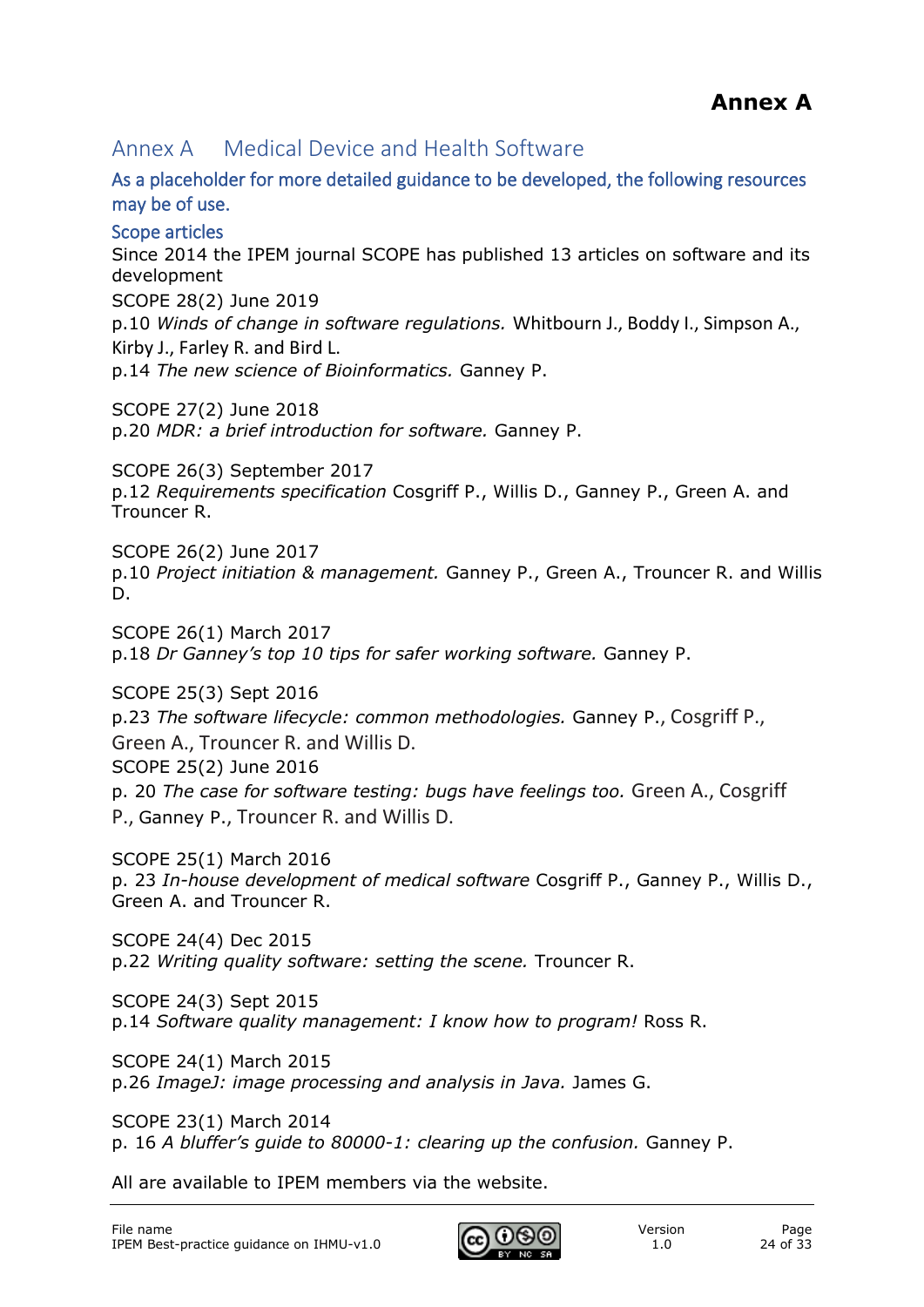#### <span id="page-24-0"></span>**Textbook**

The new  $(2^{nd})$  Edition of: *Clinical Engineering: A Handbook for Clinical and Biomedical Engineers* Eds. Taktak, Ganney, Long and Axell. Academic Press 2020 has Section II *Information technology & software engineering* Chapter 8 *Information communications technology* Ganney P. Chapter 9 *Software engineering* Ganney P., Pisharody S., and Claridge E. Chapter 10 *Web development* Ganney P., Pisharody S., and McDonagh E.

#### <span id="page-24-1"></span>Standards of relevance to Health Software

#### **Medical Software – published standards**

**BS EN 62304:2006+A1:2015**[4](#page-24-2) *Medical device software. Software life-cycle processes*

**BS EN ISO 14971:2019** *Medical devices. Application of risk management to medical devices* 

**BS EN 60601-1:2006+A1:2013** *Medical electrical equipment. General requirements for basic safety and essential performance*

**IEC 60601-1-6:2013**[5](#page-24-3) *Medical electrical equipment. General requirements for basic safety and essential performance. Collateral standard. Usability*

**IEC 62366-1:2015+A1:2020** *Medical devices. Part 1: Application of usability engineering to medical devices*

**PD ISO/TR 17791:2013** *Health informatics. Guidance on standards for enabling safety in health software*

**BSI ISO/IEC 12207:2008** *Systems and software engineering – software lifecycle processes* 

**BS ISO/IEC 90003:2014** *Software engineering. Guidelines for the application of ISO 9001:2000 to computer software.*

**BS EN 82304-1:2017** *Health Software – Part 1: General requirements for product safety*.

**PD IEC/TR 80002-1:2009** *Medical device software. Guidance on the application of ISO 14971 to medical device software* 

**PD ISO/TR 80002-2:2017** *Medical device software - Part 2: Validation of software for regulated processes* [at WD stage]

**PD IEC/TR 80002-3:2014** *Medical device software – Part 3: Process reference model of medical device software life cycle processes (IEC 62304)*

**PD IEC/TR 62366-2:2016** *Medical devices – Part 2: Guidance on the application of usability engineering to medical devices*

#### **Standards and guidelines relevant to the interconnection of ME equipment and ICT networks**

**BS EN 80001-1:2011** Application of risk management for IT-networks incorporating medical devices. Roles, responsibilities and activities

**PD IEC/TR 80001-2-1:2012** *Application of risk management for IT-networks incorporating medical devices. Step-by-step risk management of medical IT-networks. Practical applications and examples* 

**PD IEC/TR 80001-2-2:2012** *Application of risk management for IT-networks incorporating medical devices. Guidance for the disclosure and communication of medical device security needs, risks and controls* 

**PD IEC/TR 80001-2-3:2012** *Application of risk management for IT-networks incorporating medical devices. Guidance for wireless networks*

<span id="page-24-3"></span><span id="page-24-2"></span>**PD IEC/TR 80001-2-4:2012** *Application of risk management for IT-networks incorporating medical devices. Application guidance. General implementation guidance for healthcare delivery organizations*



<sup>4</sup> Revision as Ed 2 at final draft stage

<sup>5</sup> Amendment 2 now issued by IEC but not yet available as a BS EN version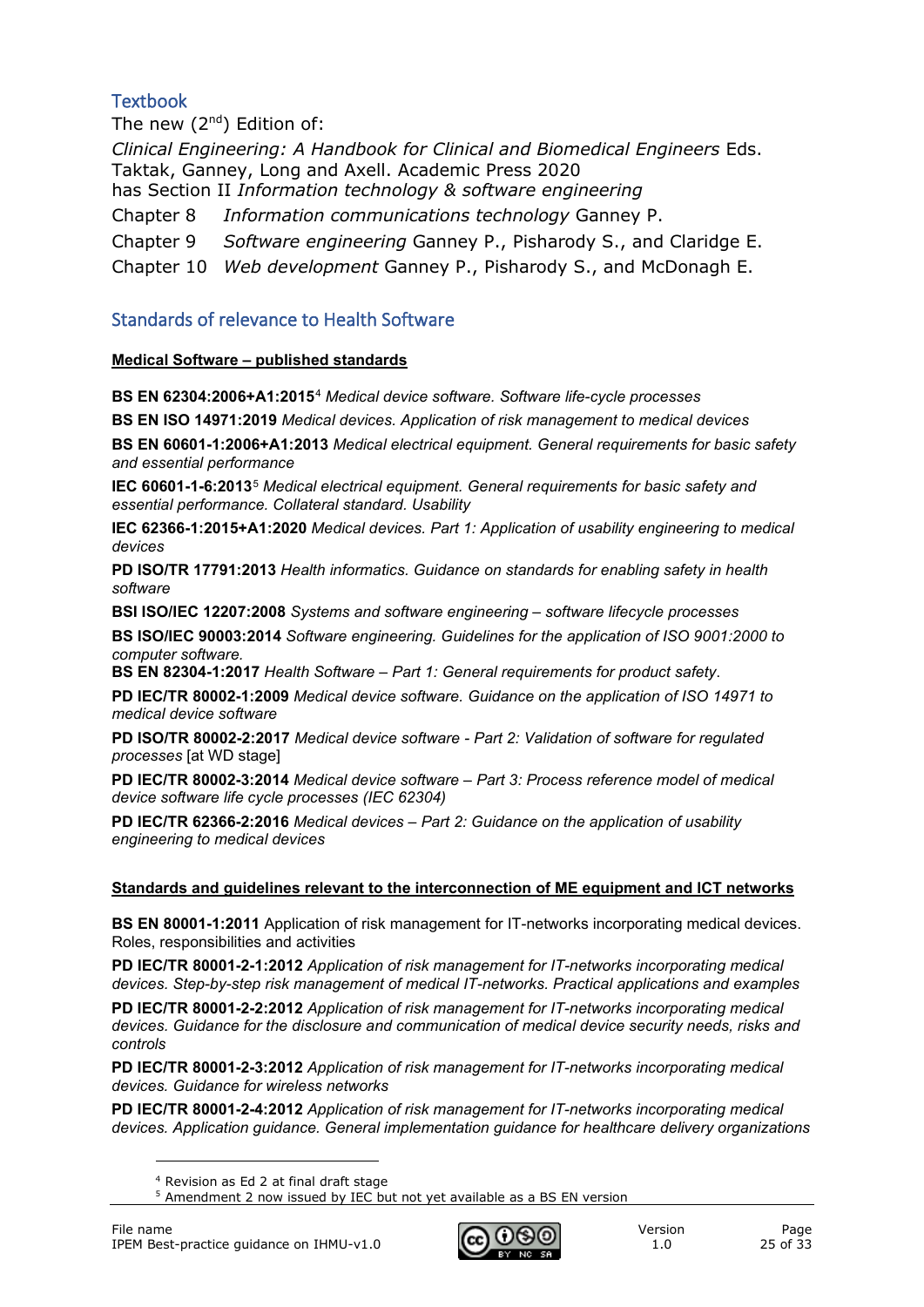**PD IEC/TR 80001-2-5:2014** *Application of risk management for IT-networks incorporating medical devices – Part 2-5: Application guidance – Guidance on distributed alarm systems*.

**PD ISO/TR 80001-2-6:2014** *Application of risk management for IT-networks incorporating medical devices – Part 2-6: Guidance for responsibility agreements*.

**PD ISO/TR 80001-2-7:2015** *Application of risk management for IT-networks incorporating medical devices - Part 2-7: Application Guidance - Guidance for Healthcare Delivery Organizations (HDOs) on how to self-assess their conformance with IEC 80001-1* [at CD stage]

**PD IEC/TR 80001-2-8:2016** *Application of risk management for IT-networks incorporating medical devices Part 2-8: Application guidance - Guidance on standards for establishing the security capabilities identified in IEC 80001-2-2*

**PD IEC/TR 80001-2-9:2017** Application of risk management for it-networks incorporating medical devices. Application guidance. Guidance for use of security assurance cases to demonstrate confidence in IEC TR 80001-2-2 security capabilities

Standards checked on BSI website on 2020-11-07

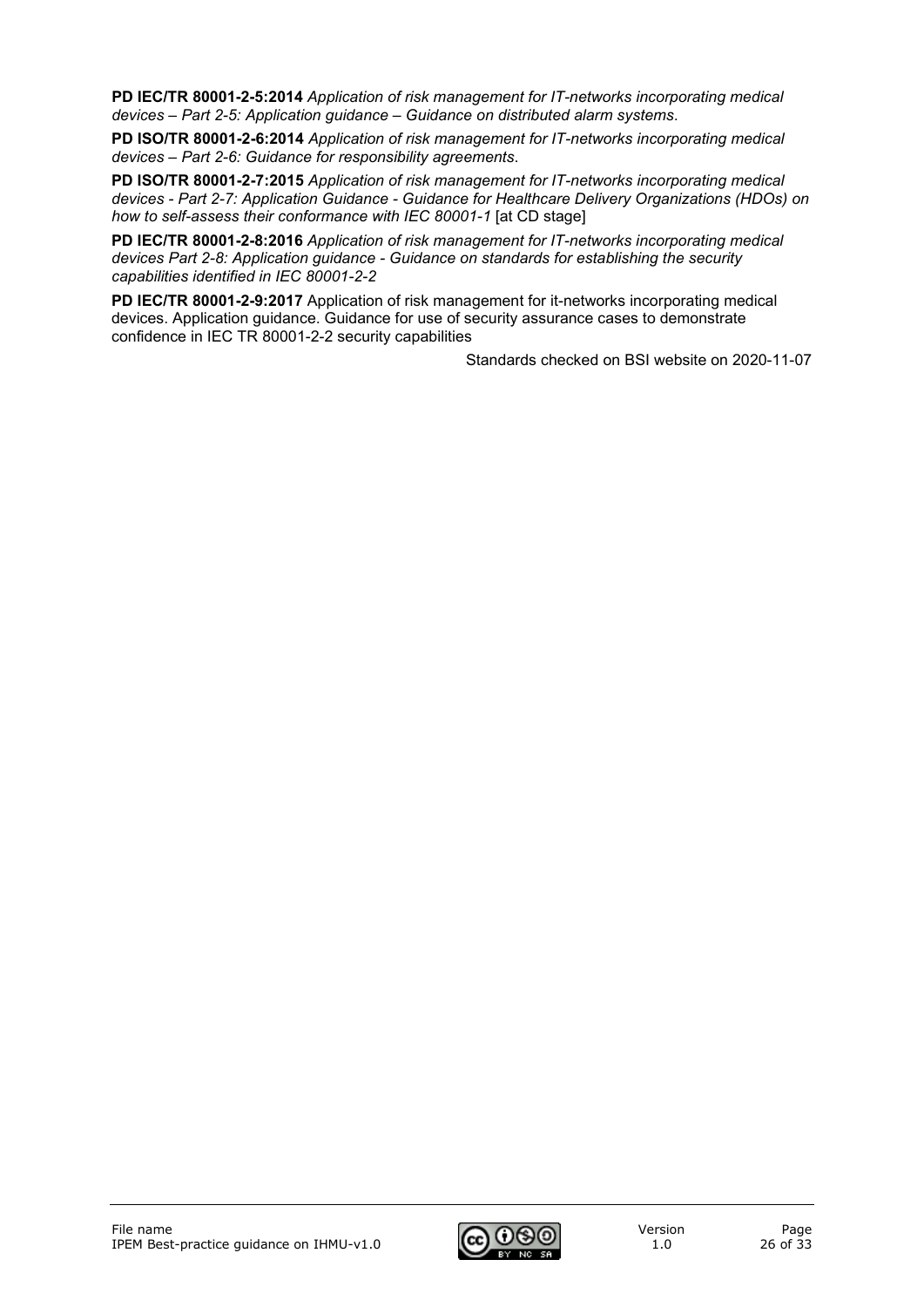## <span id="page-26-0"></span>Annex B UK Regulatory situation as at January 2021

The current regulations in force regarding the manufacture of medical devices to be placed on the market are in the UK Medical Devices Regulations 2002 (SI 2002 No 618, as amended from time to time since) (The Medical Devices Regulations, 2002).

These are based on the three EU medical devices Directives for Active Implantable Devices, General Medical Devices (the [EU MDD\)](http://eur-lex.europa.eu/LexUriServ/LexUriServ.do?uri=CONSLEG:1993L0042:20071011:en:PDF) and In-vitro Diagnostic Devices. The new EU Medical Devices Regulation (EU MDR) (European Parliament and Council, 2017) was also in force in the UK until  $31<sup>st</sup>$  December 2020 (but not mandatory) but will not become directly applicable retained EU law after that date because its date of full application has been postponed until after the end of the Brexit transition period.

In September 2020 MHRA produced guidance on regulating medical devices from 1<sup>st</sup> January 2021 and updated this to in a final version, Regulating medical [devices in the UK,](https://www.gov.uk/guidance/regulating-medical-devices-in-the-uk#history) on 31<sup>st</sup> December 2020. This sets out the situation from 1<sup>st</sup> January 2021 in respect of both GB (England, Wales and Scotland) and of Northern Ireland.

The Government also produced a new draft Statutory Instrument (SI) that further amends the UK MDR 2002; [The Medical Devices \(Amendment etc.\) \(EU](https://www.legislation.gov.uk/ukdsi/2020/9780348213805/introduction)  [Exit\) Regulations 2020.](https://www.legislation.gov.uk/ukdsi/2020/9780348213805/introduction) There is also a draft [Explanatory Memorandum.](https://www.legislation.gov.uk/ukdsi/2020/9780348213805/memorandum/contents) Both are also available as PDF downloads. This new SI has now received Parliamentary approval and came into affect on  $1<sup>st</sup>$  January 2021 at the end of the implementation period as part of the EU withdrawal agreement. We have referred to these amended UK regulations as the UK MDR 2002+.

A key feature of this new SI is that unlike the Medical Devices (Amendment etc) (EU exit) Regulations 2019 which it further amends in part, this new Amendment Regulation 2020 does not bring in requirements which were clearly based on the EU MDR and IVDR (but worded in a UK context) for the whole of the UK. Because of the [Northern Ireland Protocol](https://assets.publishing.service.gov.uk/government/uploads/system/uploads/attachment_data/file/840230/Revised_Protocol_to_the_Withdrawal_Agreement.pdf) which was agreed with the EU as part of the Withdrawal Agreement, Northern Ireland will continue to apply the provisions of the EU MDR whilst GB will continue to apply the amended UK MDR 2002+. However, CE marking to the EU regulations (EU MDD or EU MDR) will be recognised until 30 June 2023 in GB.

The explanatory memorandum says at 7.16 …

*Any devices that are in conformity with EU legislation (MDD, AIMDD, IVDD, MDR, IVDR) can continue to be placed on the market in GB until 30 June 2023. This is to provide manufacturers with time to adjust to future GB regulations that will be consulted on and published at a later date.*

The final sentence of this paragraph is significant. It seems clear that these 2020 amendments to the earlier UK MDR 2002 and the allowance for CE marking are in effect a stop-gap measure whilst the UK government drafts new standalone medical devices regulations to take effect after June 2023. The form, scope, format and details of these new UK regulations are uncertain. In particular, the extent to which they will mirror or refer to the EU MDR is not known nor whether any exemption from full conformity assessment for in-house manufactured and used medical devices will be included. IPEM has formally asked to be included in the consultations promised.

The situation in Northern Ireland is different because of the Northern Ireland Protocol and the EU MDR will apply in full from 1<sup>st</sup> January 2021.

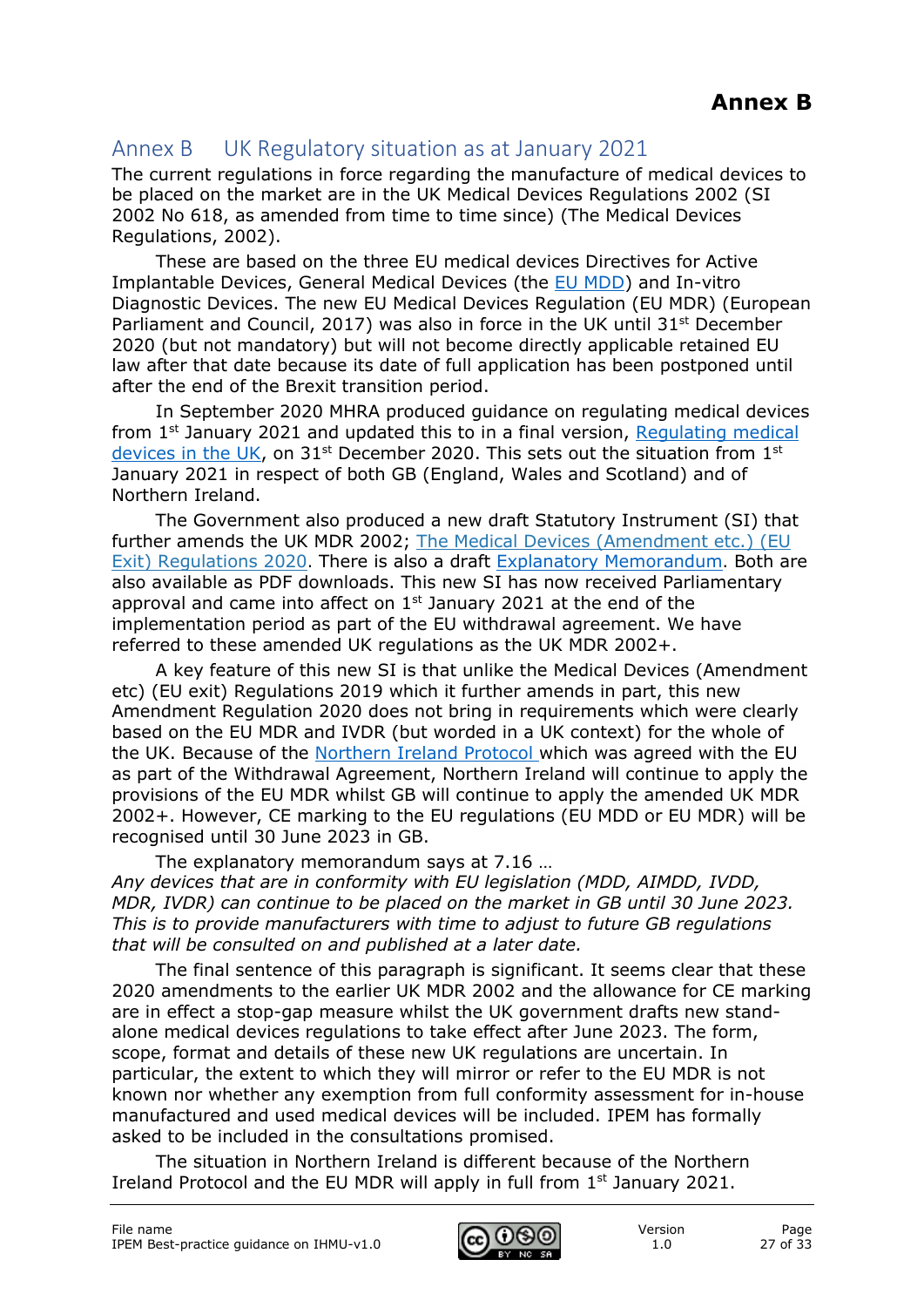#### <span id="page-27-0"></span>In-house manufacture and use (IHMU)

The EU MDR explicitly dealt with IHMU, clearly brought it within the new Regulation in Article 5.4 and then mandated a set of requirements in Article 5.5 which if followed, exempted the health institution from full conformity assessment for such medical devices. MHRA have referred to this as the 'health institution exemption' (HIE). The full text of Articles 5.4 and 5.5 are given in Annex C.

The EU MDD and the UK MDR 2002 were both silent on IHMU and the interpretation in the UK was and remains that this [Directive did not cover such](https://www.gov.uk/government/publications/in-house-manufacture-of-medical-devices/in-house-manufacture-of-medical-devices)  [activity.](https://www.gov.uk/government/publications/in-house-manufacture-of-medical-devices/in-house-manufacture-of-medical-devices) Other EU member states took a different view and the EU Commission did not agree with the UK interpretation but as a Directive, different interpretations in different jurisdictions are possible. Consequentially in the UK as a whole until  $1<sup>st</sup>$  January 2021 there was no regulatory framework around IHMU for general medical devices.

The MHRA and it predecessors had from time to time produced some guidance but have not kept the more detailed one (which is undated) currently accessible (MHRA, n.d.). A more recent guidance is from 2014 (MHRA, 2014). There is also the very recent on line guidance [linked to above.](https://www.gov.uk/government/publications/in-house-manufacture-of-medical-devices/in-house-manufacture-of-medical-devices)

IPEM produced a detailed document in its Report series in 2004 (Wentworth, 2004). This is a particularly useful document in its basic concepts though it concentrated on medical electrical devices and most of the supporting documents and Standards referred to have now been long updated. Nevertheless it is well worth consulting.

The key messages as far as in-house manufacture and use is concerned are that for Northern Ireland the EU MRD Article 5.5 must be applied from 26th May 2021 and MHRA have provides [a guidance document.](https://www.gov.uk/government/publications/mhra-guidance-on-the-health-institution-exemption-hie-ivdr-and-mdr-northern-ireland?utm_source=d589d63d-c714-44d5-8989-9e9812037a5b&utm_medium=email&utm_campaign=govuk-notifications&utm_content=daily) In GB, for the time being, the UK 2002 MDR+ apply with no explicit regulatory requirements for IHMU. However other health and safety regulations may apply in some circumstances and these 'best-practice' guidelines will be useful even in the Northern Ireland context.

We do not know at present whether a similar exemption will be included in new GB regulations that will come into force at some time after 1<sup>st</sup> January 2021, probably to be fully applicable after  $30<sup>th</sup>$  June 2023.

#### <span id="page-27-1"></span>References

European Parliament and Council, 2017. *REGULATION (EU) 2017/745 on Medical Devices as amended by Regulation 2020/561.* [Online] Available at: https://eur-lex.europa.eu/legal-content/EN/TXT/?uri=CELEX:02017R0745- 20200424

[Accessed 13 Oct 2020].

MHRA, 2014. *In-house manufacture of medical devices.* [Online] Available at: https://www.gov.uk/government/publications/in-house-manufacture-ofmedical-devices/in-house-manufacture-of-medical-devices [Accessed 12 Oct 2020].

MHRA, n.d. *Bulletin 18: The Medical Devices Regulations: Implications on Healthcare and other Related Establishments,* London: MHRA.

The Medical Devices Regulations, 2002. *S.I. 2002/618.* [Online] Available at: https://www.legislation.gov.uk/uksi/2002/618 [Accessed 10 12 2020].

Wentworth, S. (Ed), 2004. *Safe Design, Construction and Modification of Electromedical Equipment,* York, UK: Institute of Physics and Engineering in Medicine.

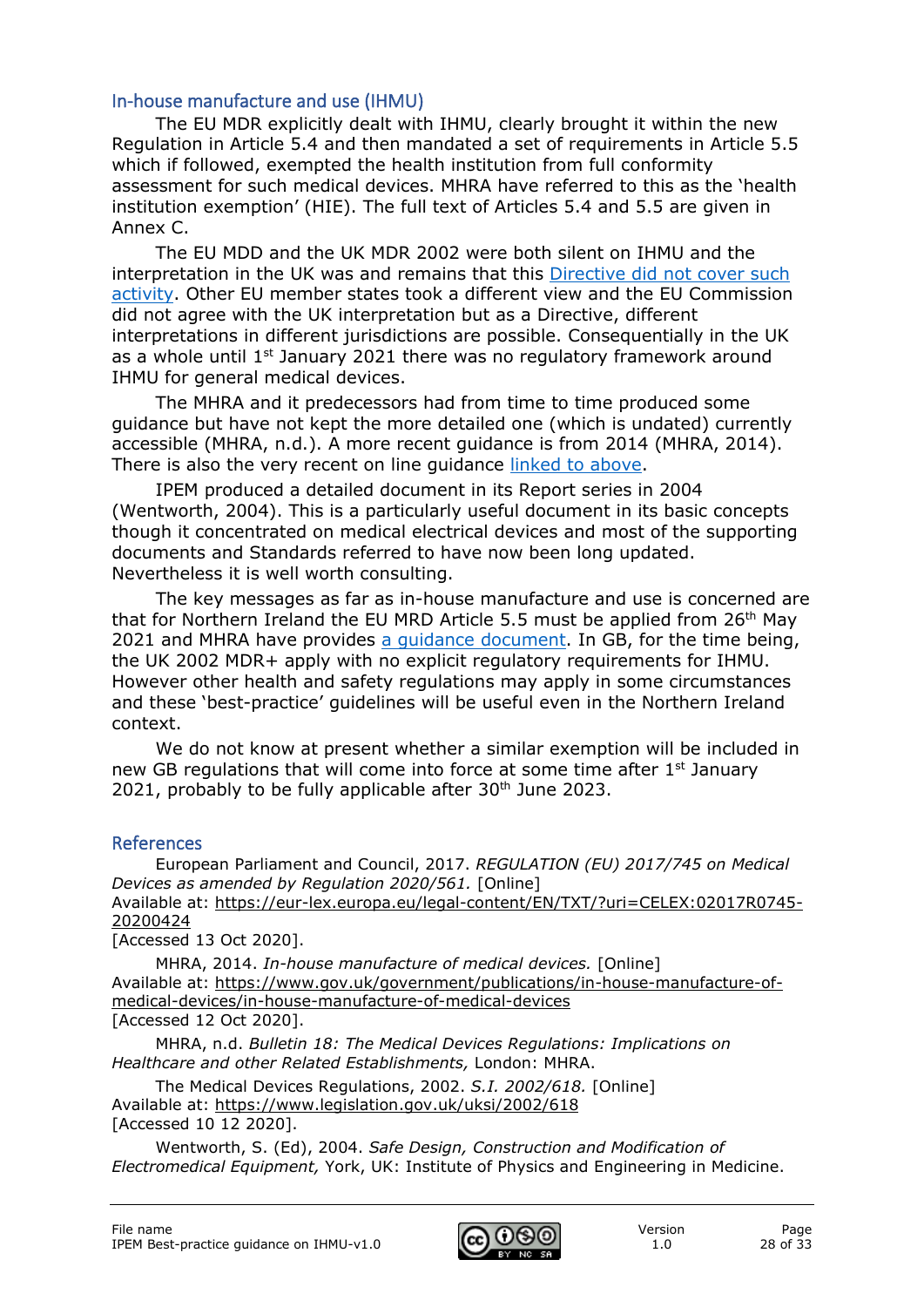# <span id="page-28-0"></span>Annex C EU MDR Articles 5.4 and 5.5

5.4. Devices that are manufactured and used within health institutions shall be considered as having been put into service.

5.5. With the exception of the relevant general safety and performance requirements set out in Annex I, the requirements of this Regulation shall not apply to devices, manufactured and used only within health institutions established in the Union, provided that all of the following conditions are met:

- (a) the devices are not transferred to another legal entity,
- (b) manufacture and use of the devices occur under appropriate quality management systems,
- (c) the health institution justifies in its documentation that the target patient group's specific needs cannot be met, or cannot be met at the appropriate level of performance by an equivalent device available on the market,
- (d) the health institution provides information upon request on the use of such devices to its competent authority, which shall include a justification of their manufacturing, modification and use;
- (e) the health institution draws up a declaration which it shall make publicly available, including:
	- (i) the name and address of the manufacturing health institution;
	- (ii) the details necessary to identify the devices;
	- (iii) a declaration that the devices meet the general safety and performance requirements set out in Annex I to this Regulation and, where applicable, information on which requirements are not fully met with a reasoned justification therefor,
- (f) the health institution draws up documentation that makes it possible to have an understanding of the manufacturing facility, the manufacturing process, the design and performance data of the devices, including the intended purpose, and that is sufficiently detailed to enable the competent authority to ascertain that the general safety and performance requirements set out in Annex I to this Regulation are met;
- (g) the health institution takes all necessary measures to ensure that all devices are manufactured in accordance with the documentation referred to in point (f), and
- (h) the health institution reviews experience gained from clinical use of the devices and takes all necessary corrective actions.

Member States may require that such health institutions submit to the competent authority any further relevant information about such devices which have been manufactured and used on their territory. Member States shall retain the right to restrict the manufacture and the use of any specific type of such devices and shall be permitted access to inspect the activities of the health institutions.

This paragraph shall not apply to devices that are manufactured on an industrial scale.

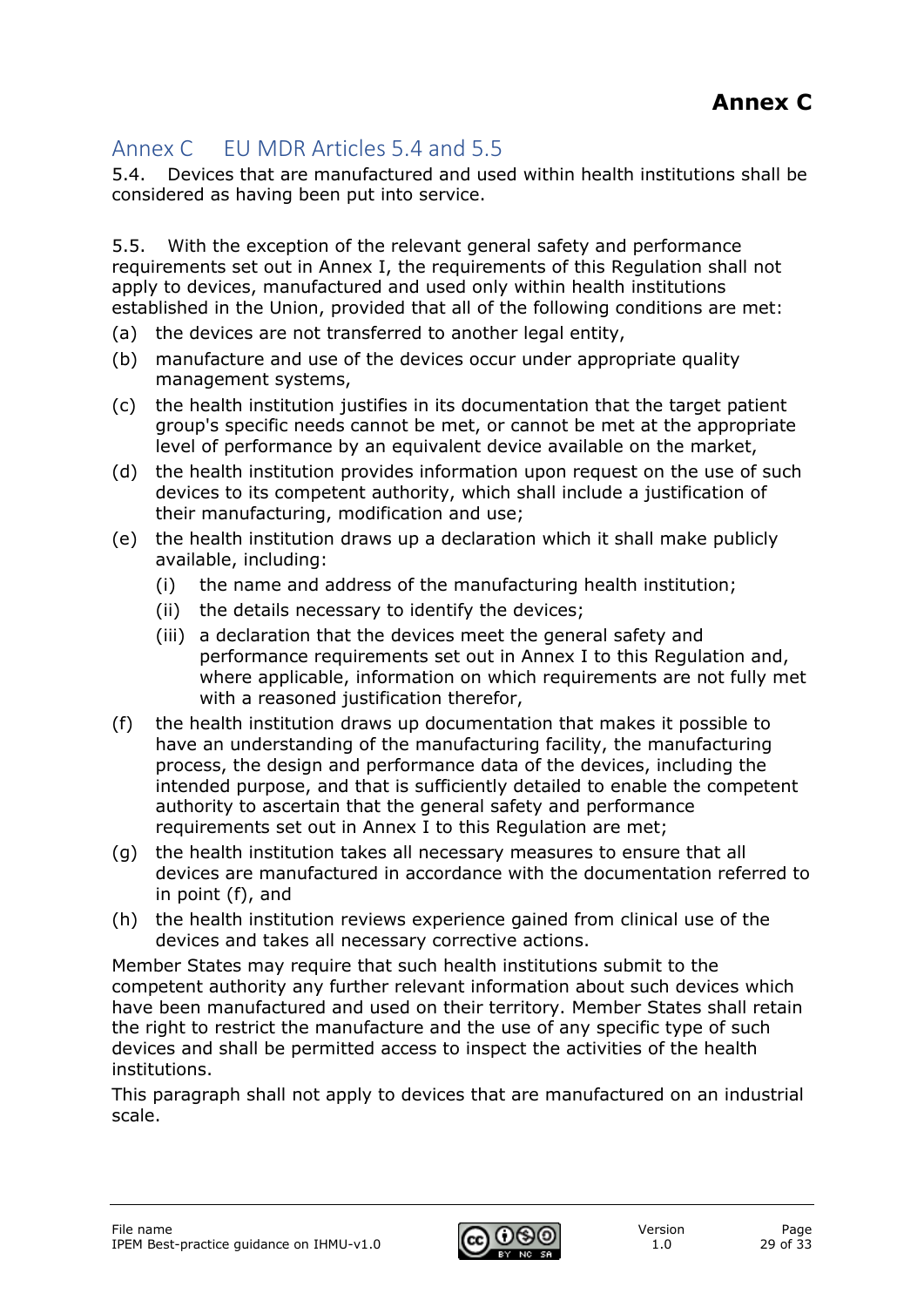# <span id="page-29-0"></span>Annex D Definitions of 'medical device', 'accessory for a medical device' and 'custom-made device'

## <span id="page-29-1"></span>From the UK MDR 2002 Regulation 2.—(1) as amended in 2008

"medical device" means any instrument, apparatus, appliance, software, material or other article, whether used alone or in combination, together with any accessories, including the software intended by its manufacturer to be used specifically for diagnosis or therapeutic purposes or both and necessary for its proper application, which—

- (a) is intended by the manufacturer to be used for human beings for the purpose of-
	- (i) diagnosis, prevention, monitoring, treatment or alleviation of disease,
	- (ii) diagnosis, monitoring, treatment, alleviation of or compensation for an injury or handicap,
	- (iii) investigation, replacement or modification of the anatomy or of a physiological process, or
	- (iv) control of conception; and
- (b) does not achieve its principal intended action in or on the human body by pharmacological, immunological or metabolic means, even if it is assisted in its function by such means,

and includes devices intended to administer a medicinal product or which incorporate as an integral part a substance which, if used separately, would be a medicinal product and which is liable to act upon the body with action ancillary to that of the device;

## <span id="page-29-2"></span>From the UK MDR 2002 Regulation  $5.-(1)$

"accessory" means an article which, whilst not being a medical device, is intended specifically by its manufacturer to be used together with a medical device to enable it to be used in accordance with the use of the medical device intended by its manufacturer.

"custom-made device" means a relevant device that is—

- (a) manufactured specifically in accordance with a written prescription of a duly qualified medical practitioner or a professional user which gives, under his responsibility, specific characteristics as to its design; and
- (b) intended for the sole use of a particular patient,

but does not include a mass-produced product which needs to be adapted to meet the specific requirements of the medical practitioner or professional user.

## <span id="page-29-3"></span>From the EU MDR Article 2

For the purposes of this Regulation, the following definitions apply:

- (1) 'medical device' means any instrument, apparatus, appliance, software, implant, reagent, material or other article intended by the manufacturer to be used, alone or in combination, for human beings for one or more of the following specific medical purposes:
	- diagnosis, prevention, monitoring, prediction, prognosis, treatment or alleviation of disease,

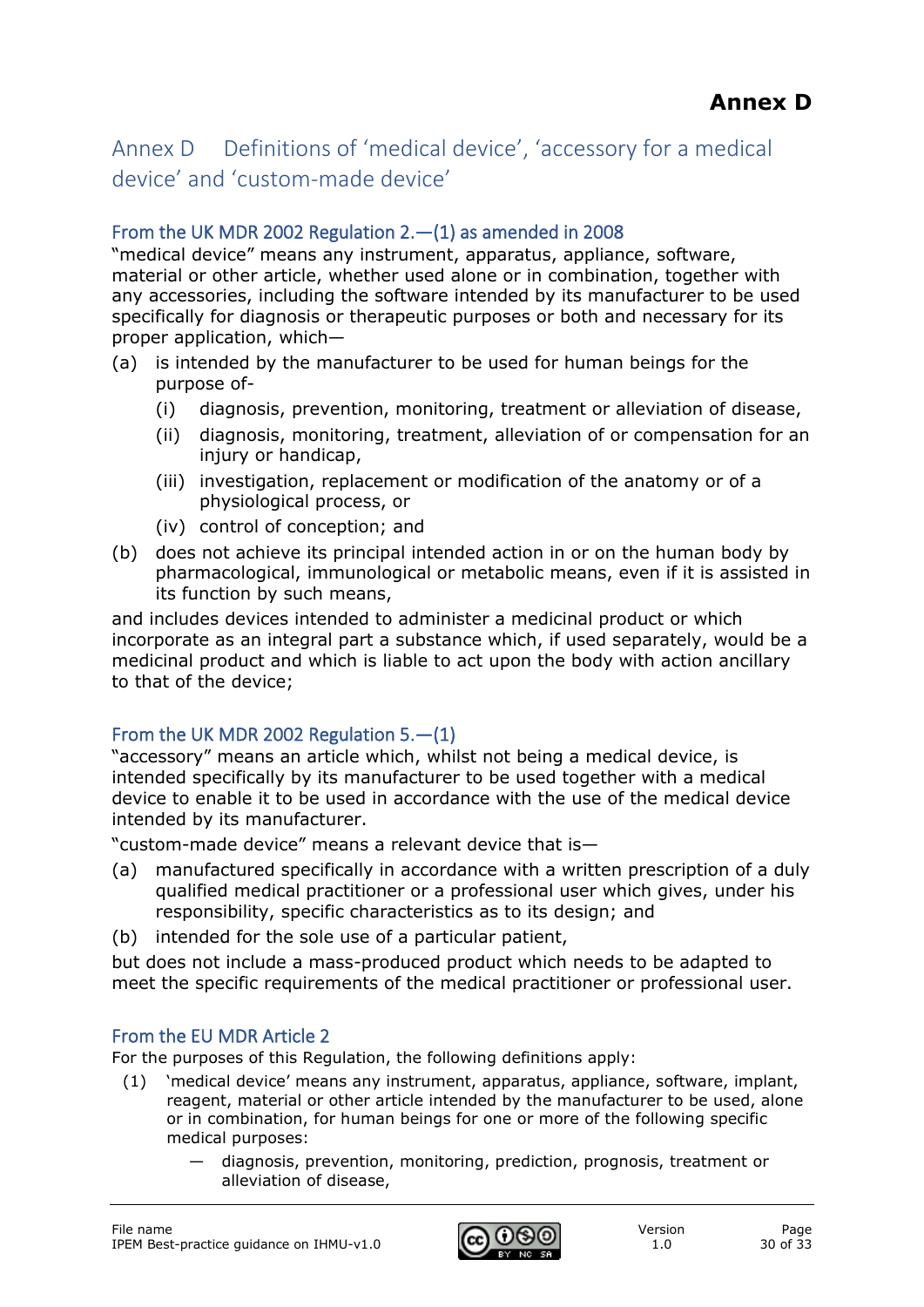- diagnosis, monitoring, treatment, alleviation of, or compensation for, an injury or disability,
- investigation, replacement or modification of the anatomy or of a physiological or pathological process or state,
- providing information by means of in vitro examination of specimens derived from the human body, including organ, blood and tissue donations,

and which does not achieve its principal intended action by pharmacological, immunological or metabolic means, in or on the human body, but which may be assisted in its function by such means.

The following products shall also be deemed to be medical devices:

- devices for the control or support of conception;
- products specifically intended for the cleaning, disinfection or sterilisation of devices as referred to in Article 1(4) and of those referred to in the first paragraph of this point.
- (2) 'accessory for a medical device' means an article which, whilst not being itself a medical device, is intended by its manufacturer to be used together with one or several particular medical device(s) to specifically enable the medical device(s) to be used in accordance with its/their intended purpose(s) or to specifically and directly assist the medical functionality of the medical device(s) in terms of its/their intended purpose(s);
- (3) 'custom-made device' means any device specifically made in accordance with a written prescription of any person authorised by national law by virtue of that person's professional qualifications which gives, under that person's responsibility, specific design characteristics, and is intended for the sole use of a particular patient exclusively to meet their individual conditions and needs.

## <span id="page-30-0"></span>Additional note:

Article 1(2) of the EU MDR refers to a list in Annex XVI of groups of products without an intended medical purpose to which "the Regulation shall also apply". The list includes "high intensity electromagnetic radiation (e.g. infra-red, visible light and ultra-violet) emitting equipment intended for use on the human body, including coherent and non-coherent sources, monochromatic and broad spectrum, such as lasers and intense pulsed light equipment, for skin resurfacing, tattoo or hair removal or other skin treatment."

These and other types of products listed are now also covered by the EU MDR.

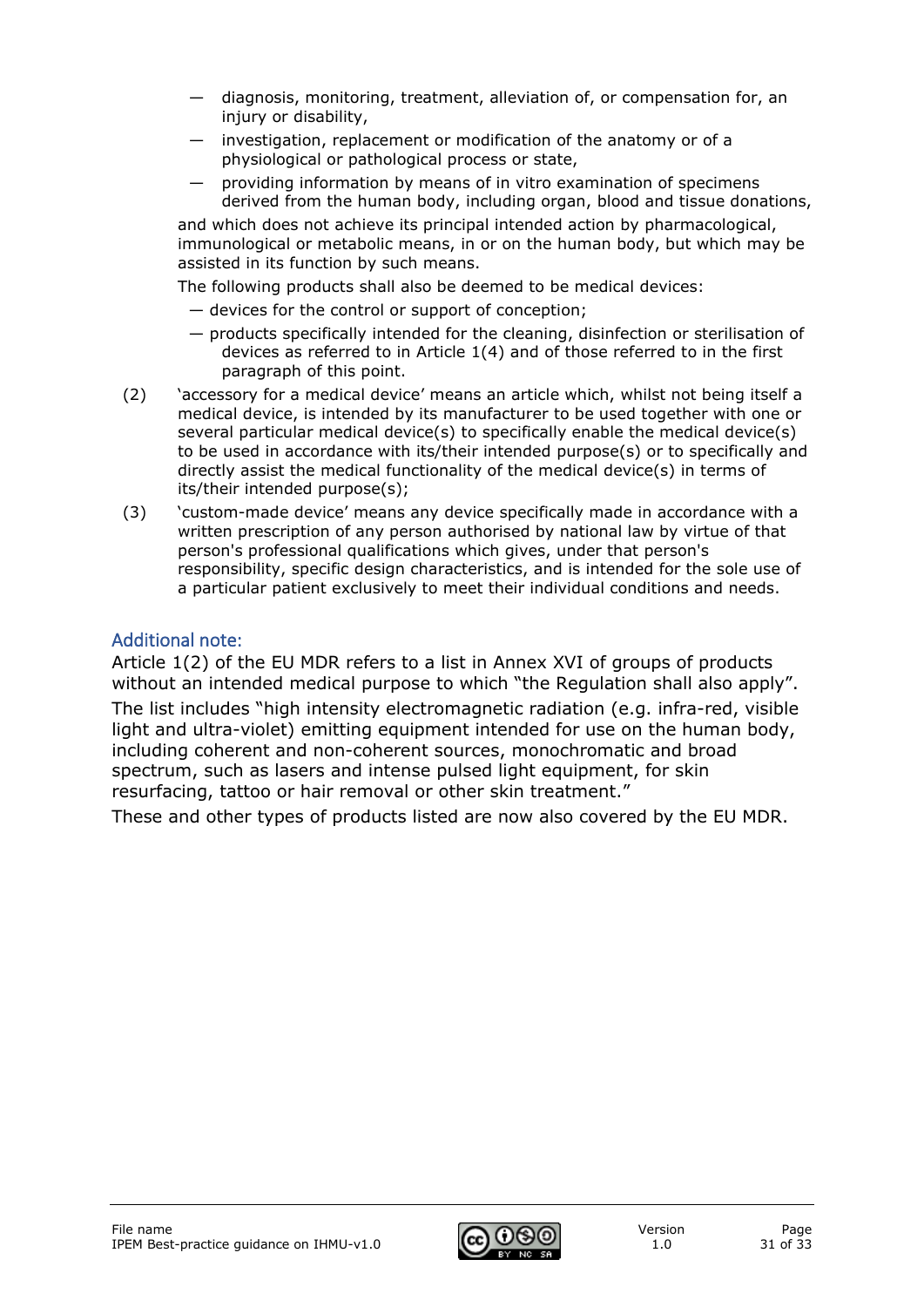#### <span id="page-31-0"></span>Annex E Notes on the Engineering Design Process Modified in red from [http://www.sciencebuddies.org/engineering-design](http://www.sciencebuddies.org/engineering-design-process/engineering-design-process-steps.shtml)[process/engineering-design-process-steps.shtml](http://www.sciencebuddies.org/engineering-design-process/engineering-design-process-steps.shtml)

#### **Key Info**

- The engineering design process is a series of steps that engineers follow to come up with a solution to a problem. Many times the solution involves designing a product (like a machine or computer code) that meets certain criteria and/or accomplishes a certain task.
	- $\circ$  This process is different from the [Steps of the Scientific Method,](http://www.sciencebuddies.org/science-fair-projects/project_scientific_method.shtml) which you may be more familiar with. If your project involves making observations and doing experiments, you should probably follow the Scientific Method. If your project involves designing, building, and testing something, you should probably follow the Engineering Design Process. If you still are not sure which process to follow, you should read [Comparing the Engineering Design](http://www.sciencebuddies.org/engineering-design-process/engineering-design-compare-scientific-method.shtml)  [Process and the Scientific Method.](http://www.sciencebuddies.org/engineering-design-process/engineering-design-compare-scientific-method.shtml)
- The steps of the engineering design process are to:
	- o Define the problem;
	- o Do background research;
	- $\circ$  Specify the requirements;
	- o Brainstorm solutions;
	- $\circ$  Choose and verify the best solution;
	- o Devise validation tests;
	- o Do development work;
	- o Build a prototype;
	- o Test (validate) and redesign as necessary.
- Engineers do not always follow the engineering design process steps in order, one after another. It is very common to design something, test it, find a problem, and then go back to an earlier step to make a modification or change to your design. This way of working is called **iteration**, and it is likely that your process will do the same!

#### **Note**

*verification* asks the question 'Is the design proposal a true reflection of the requirements set out in the design specification?' Therefore, it comes in at a fairly early stage of the process. ISO 13485 7.3.6 says:

*Design and development verification shall be performed in accordance with planned and documented arrangements to ensure that the design and development outputs have met the design and development input requirements.*

*validation* asks the question, 'Does the final product meet the original design specification?' Validation tests should be devised and agreed as an earlier part of the design process. ISO 13485 7.3.6 says:

*Design and development validation shall be performed in accordance with planned and documented arrangements to ensure that the resulting product is capable of meeting the requirements for the specified application or intended use.*